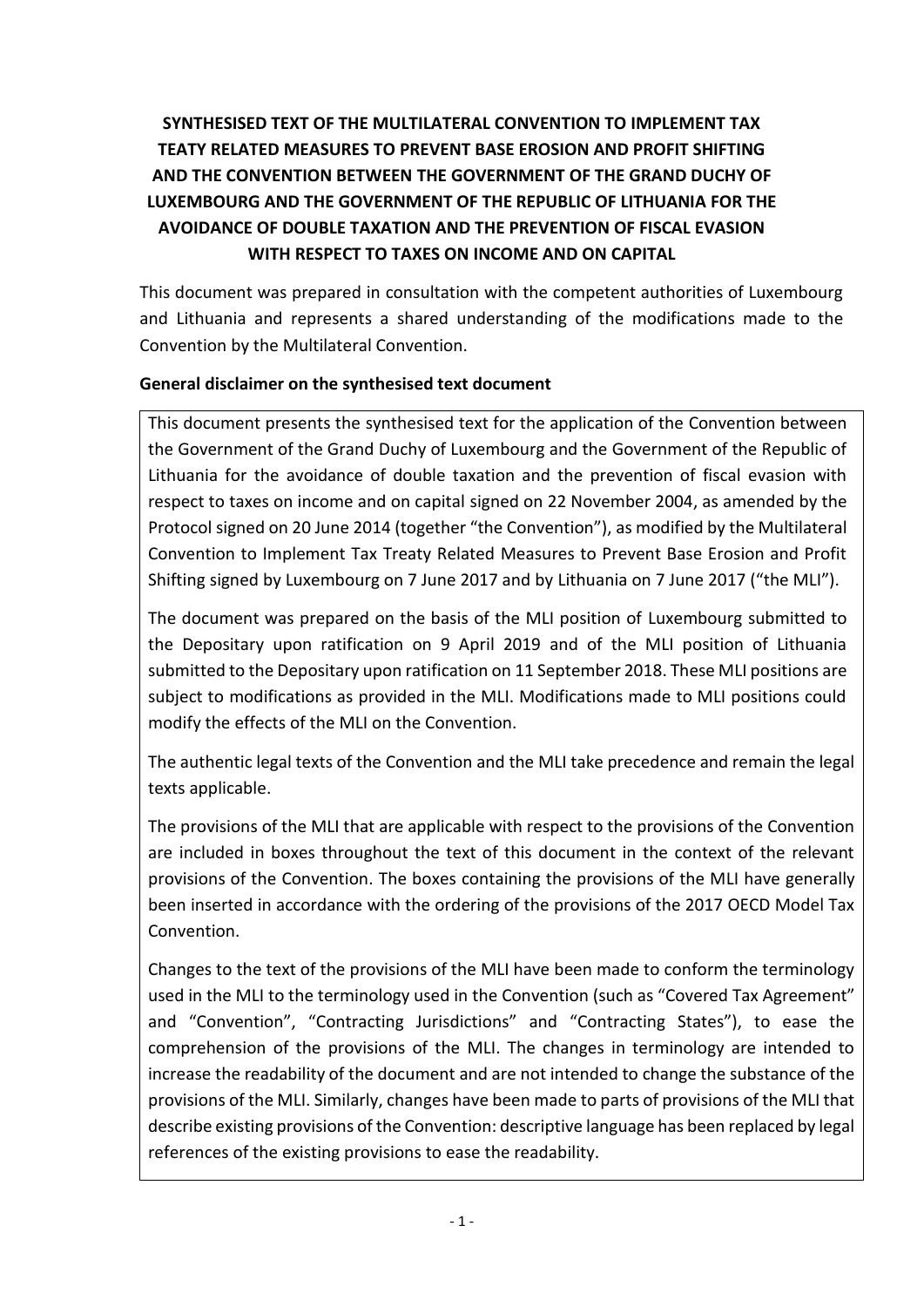In all cases, references made to the provisions of the Convention or to the Convention must be understood as referring to the Convention as modified by the provisions of the MLI, provided such provisions of the MLI have taken effect.

# References

The authentic legal text of the Convention can be found at the following link:

[impotsdirects.public.lu](https://impotsdirects.public.lu/fr.html)

The text of the MLI and the MLI position of Luxembourg submitted to the Depositary upon ratification on 9 April 2019 and of the MLI position of Lithuania submitted to the Depositary upon ratification on 11 September 2018 can be found on th[e MLI Depositary \(OECD\) webpage.](https://www.oecd.org/tax/treaties/multilateral-convention-to-implement-tax-treaty-related-measures-to-prevent-beps.htm)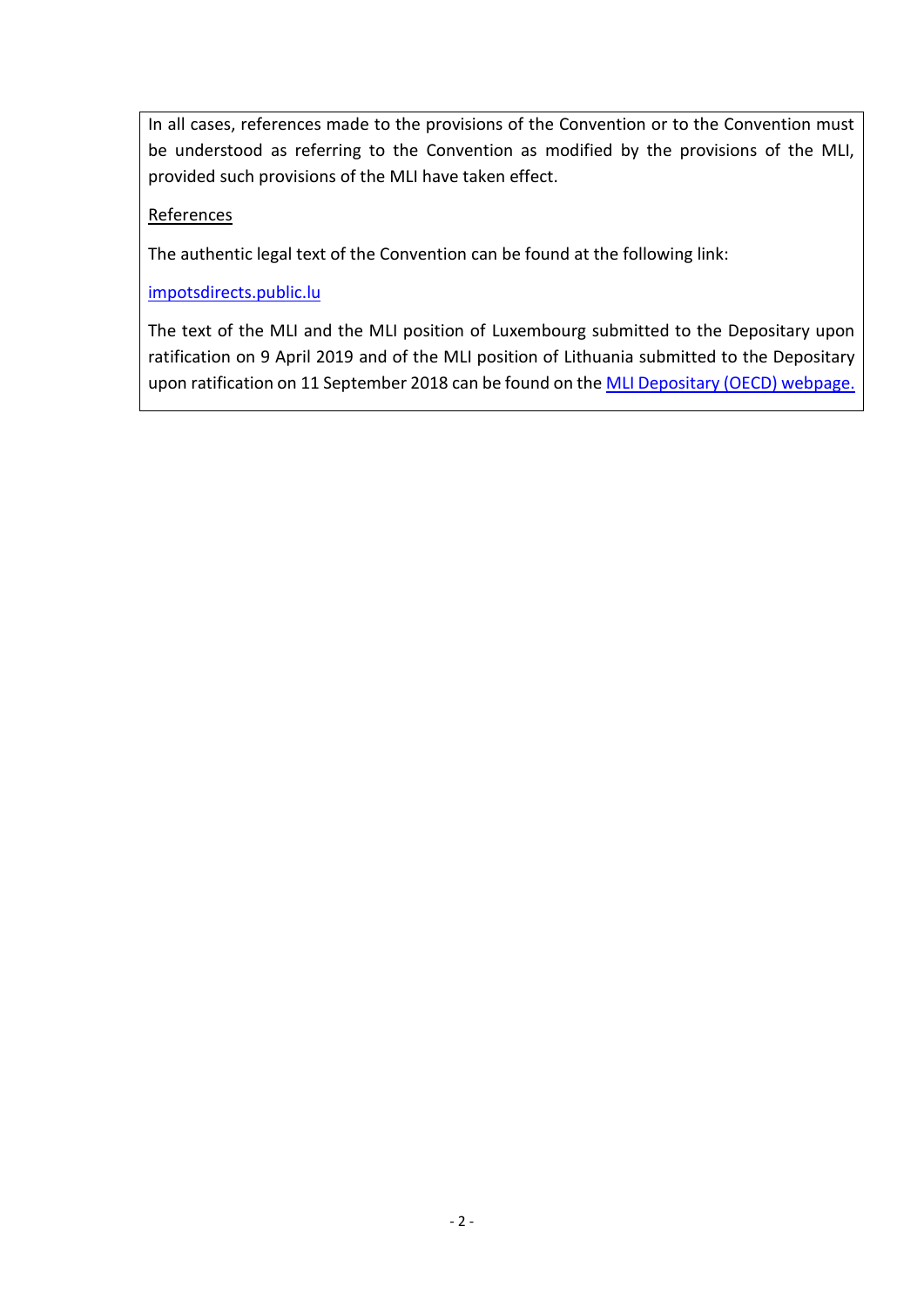## **Disclaimer on the entry into effect of the provisions of the MLI**

### Entry into Effect of the MLI Provisions

The provisions of the MLI applicable to this Convention do not take effect on the same dates as the original provisions of the Convention. Each of the provisions of the MLI could take effect on different dates, depending on the types of taxes involved (taxes withheld at source or other taxes levied) and on the choices made by Luxembourg and Lithuania in their MLI positions.

Dates of the deposit of instruments of ratification, acceptance or approval: 9 April 2019 for Luxembourg and 11 September 2018 for Lithuania.

Entry into force of the MLI: 1 August 2019 for Luxembourg and 1 January 2019 for Lithuania.

Unless it is stated otherwise elsewhere in this document, the provisions of the MLI have effect with respect to the Convention:

In Luxembourg:

- with respect of taxes withheld at source on amounts paid or credited to non-residents, where the event giving rise to such taxes occurs on or after 1 January 2020;
- with respect to all other taxes, for taxes levied with respect to taxable periods beginning on or after 1 February 2020.

In Lithuania:

- with respect of taxes withheld at source on amounts paid or credited to non-residents, where the event giving rise to such taxes occurs on or after 1 January 2020;
- with respect to all other taxes, for taxes levied with respect to taxable periods beginning on or after 1 February 2020.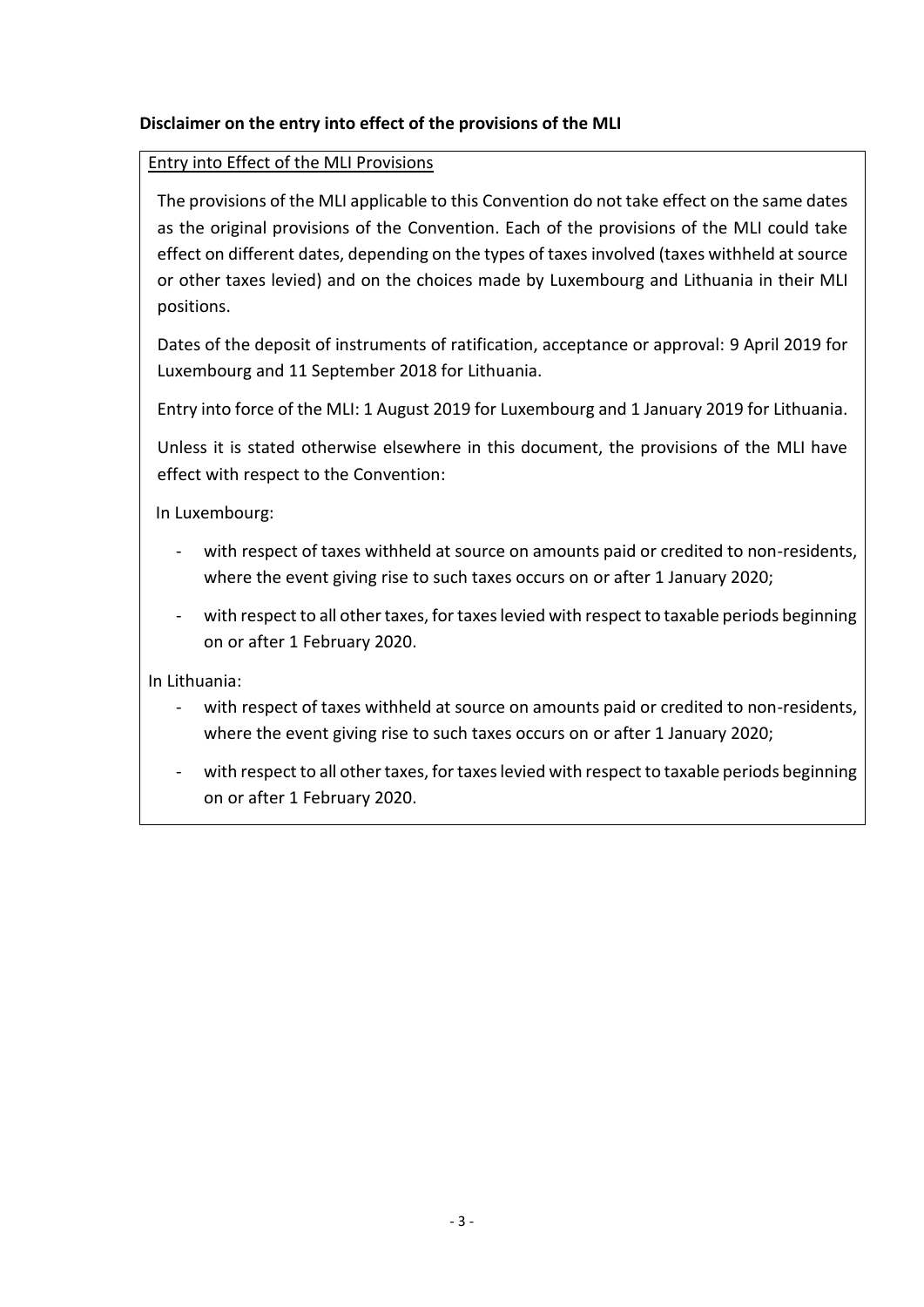### **CONVENTION BETWEEN**

# **THE GOVERNMENT OF THE GRAND DUCHY OF LUXEMBOURG AND THE GOVERNMENT OF THE REPUBLIC OF LITHUANIA FOR THE AVOIDANCE OF DOUBLE TAXATION AND THE PREVENTION OF FISCAL EVASION WITH RESPECT TO TAXES ON INCOME AND ON CAPITAL**

The Government of the Grand Duchy of Luxembourg and the Government of the Republic of Lithuania,

**[Replaced by paragraph 1 of Article 6 of the MLI]** [desiring to conclude a Convention for the avoidance of double taxation and the prevention of fiscal evasion with respect to taxes on income and on capital,]

*The following paragraph 1 of Article 6 of the MLI replaces the text referring to an intent to eliminate double taxation in the preamble of this Convention:*

*ARTICLE 6 OF THE MLI – PURPOSE OF A COVERED TAX AGREEMENT*

Intending to eliminate double taxation with respect to the taxes covered by [*this Convention*] without creating opportunities for non-taxation or reduced taxation through tax evasion or avoidance (including through treaty-shopping arrangements aimed at obtaining reliefs provided in [*the Convention*] for the indirect benefit of residents of third jurisdictions),

have agreed as follows:

### **Article 1**

### **PERSONS COVERED**

This Convention shall apply to persons who are residents of one or both of the Contracting States.

### **Article 2**

### **TAXES COVERED**

- 1. This Convention shall apply to taxes on income and on capital imposed on behalf of a Contracting State or of its local authorities, irrespective of the manner in which they are levied.
- 2. There shall be regarded as taxes on income and on capital all taxes imposed on total income, on total capital, or on elements of income or of capital, including taxes on gains from the alienation of movable or immovable property, as well as taxes on capital appreciation.
- 3. The existing taxes to which the Convention shall apply are in particular:

a) in Lithuania: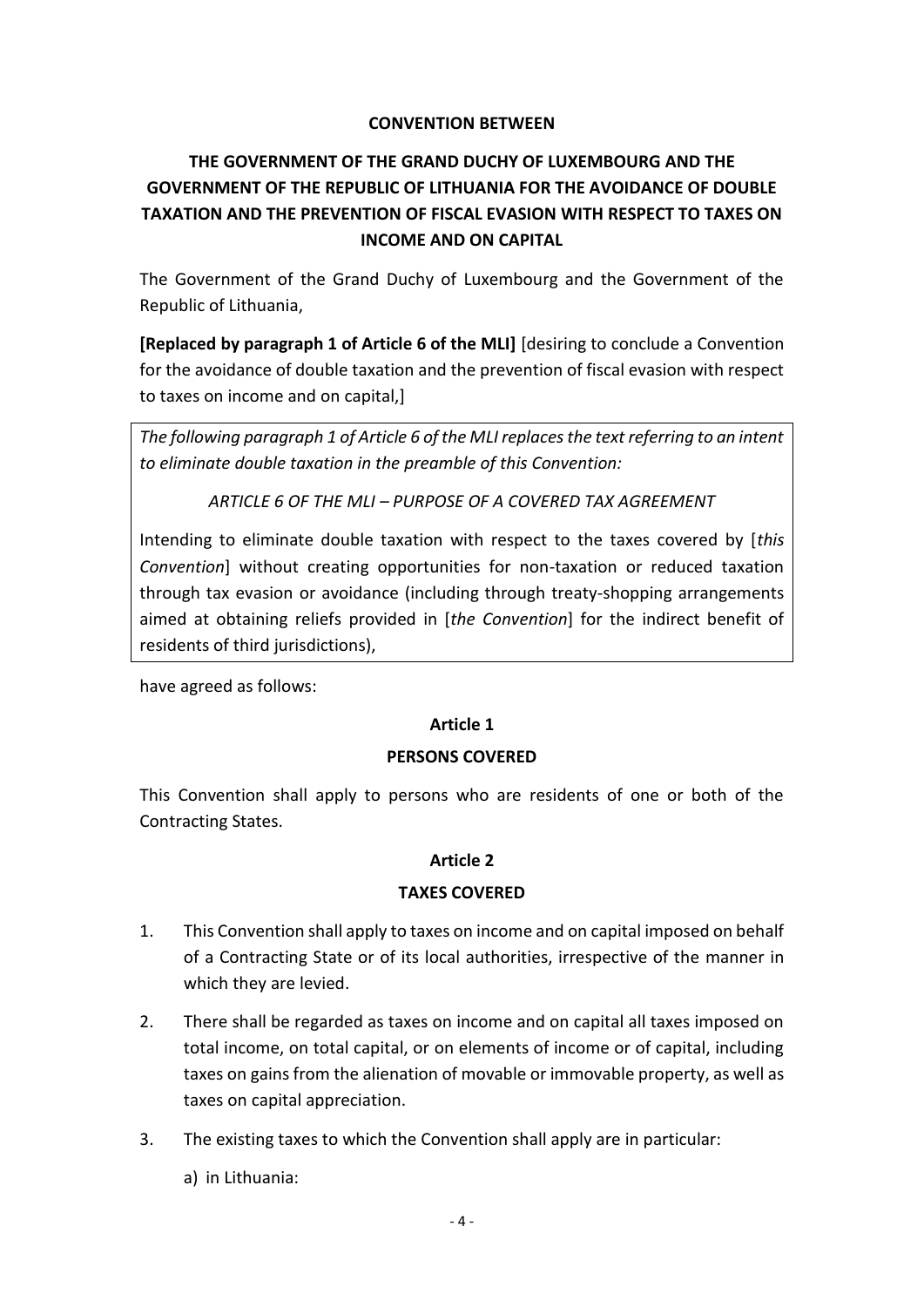- (i) the tax on profit (pelno mokestis);
- (ii) the tax on income (pajamu mokestis);
- (iii) the tax on enterprises using state-owned capital (palukanos uz valstybinio kapitalo naudojima);
- (iv) the immovable property tax (nekilnojamojo turto mokestis);

(hereinafter referred to as "Lithuanian tax");

b) in Luxembourg:

- (i) the income tax on individuals (l'impôt sur le revenu des personnes physiques);
- (ii) the corporation tax (l'impôt sur le revenu des collectivités);
- (iii) the capital tax (l'impôt sur la fortune);
- (iv) the communal trade tax (l'impôt commercial communal);

(hereinafter referred to as "Luxembourg tax").

4. The Convention shall apply also to any identical or substantially similar taxes that are imposed after the date of signature of the Convention in addition to, or in place of, the existing taxes. The competent authorities of the Contracting States shall notify each other of any significant changes that have been made in their taxation laws.

#### **Article 3**

#### **GENERAL DEFINITIONS**

- 1. For the purposes of this Convention, unless the context otherwise requires:
	- a) the term "Lithuania" means the Republic of Lithuania and, when used in the geographical sense, means the territory of the Republic of Lithuania and any other area adjacent to the territorial sea of the Republic of Lithuania within which under the laws of the Republic of Lithuania and in accordance with international law, the rights of Lithuania may be exercised with respect to the sea bed and its sub-soil and their natural resources;
	- b) the term "Luxembourg" means the Grand Duchy of Luxembourg and, when used in a geographical sense, means the territory of the Grand Duchy of Luxembourg;
	- c) the terms "a Contracting State" and "the other Contracting State" mean Lithuania or Luxembourg, as the context requires;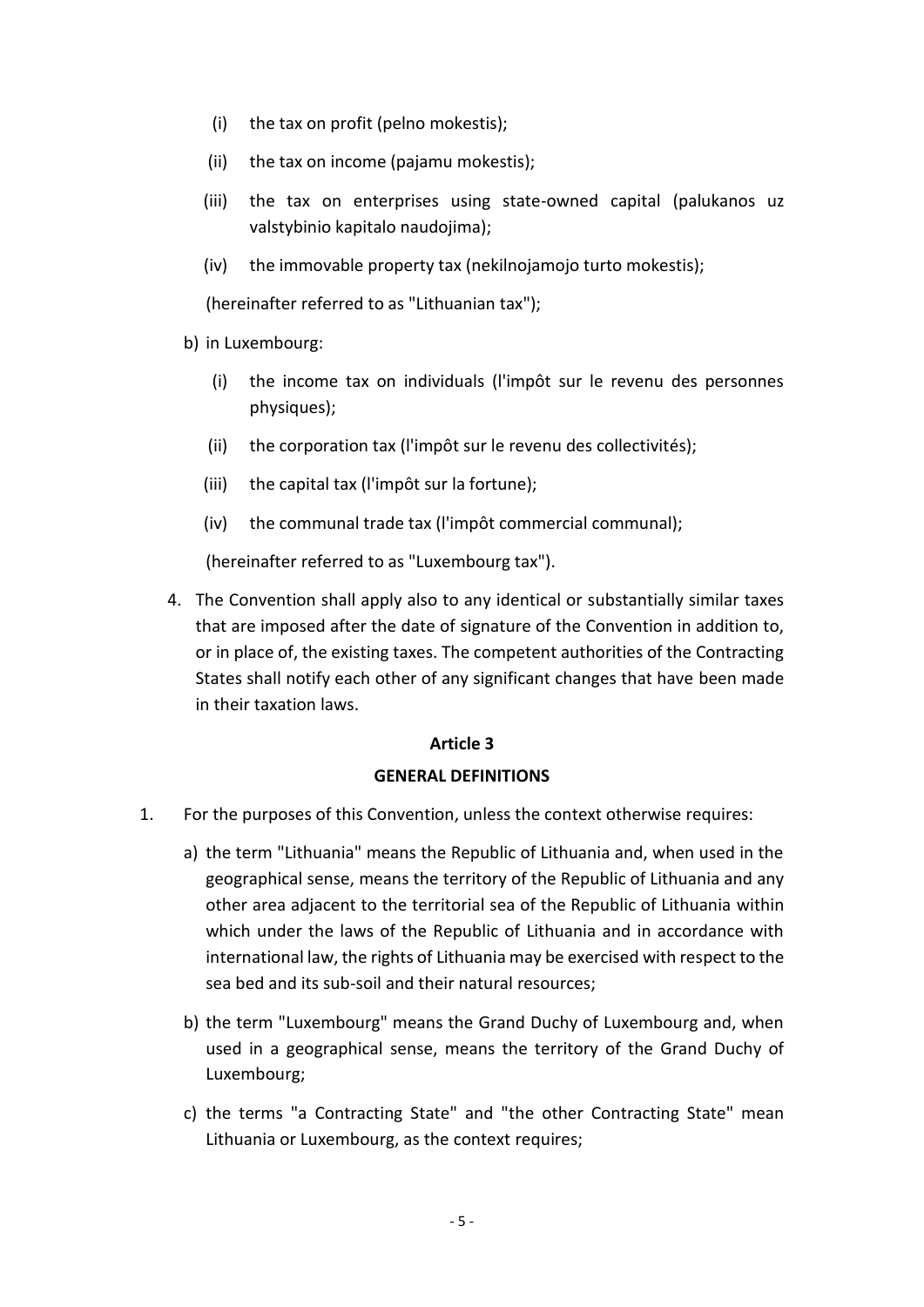- d) the term "person" includes an individual, a company and any other body of persons;
- e) the term "company" means any body corporate or any entity which is treated as a body corporate for tax purposes;
- f) the terms "enterprise of a Contracting State" and "enterprise of the other Contracting State" mean respectively an enterprise carried on by a resident of a Contracting State and an enterprise carried on by a resident of the other Contracting State;
- g) the term "international traffic" means any transport by a ship or aircraft operated by an enterprise of a Contracting State, except when the ship or aircraft is operated solely between places in the other Contracting State;
- h) the term "competent authority" means:
	- (i) in Lithuania, the Minister of Finance or his authorised representative;
	- (ii) in Luxembourg, the Minister of Finance or his authorised representative;
- i) the term "national" means:
	- (i) any individual possessing the nationality of a Contracting State;
	- (ii) any legal person, partnership or association deriving its status as such from the laws in force in a Contracting State.
- 2. As regards the application of the Convention at any time by a Contracting State, any term not defined therein shall, unless the context otherwise requires, have the meaning that it has at that time under the law of that State for the purposes of the taxes to which the Convention applies, any meaning under the applicable tax laws of that State prevailing over a meaning given to the term under other laws of that State.

#### **RESIDENT**

1. For the purposes of this Convention, the term "resident of a Contracting State" means any person who, under the laws of that State, is liable to tax therein by reason of his domicile, residence, place of management, place of incorporation or any other criterion of a similar nature, and also includes that State and any local authority thereof. This term, however, does not include any person who is liable to tax in that State in respect only of income from sources in that State or capital situated therein.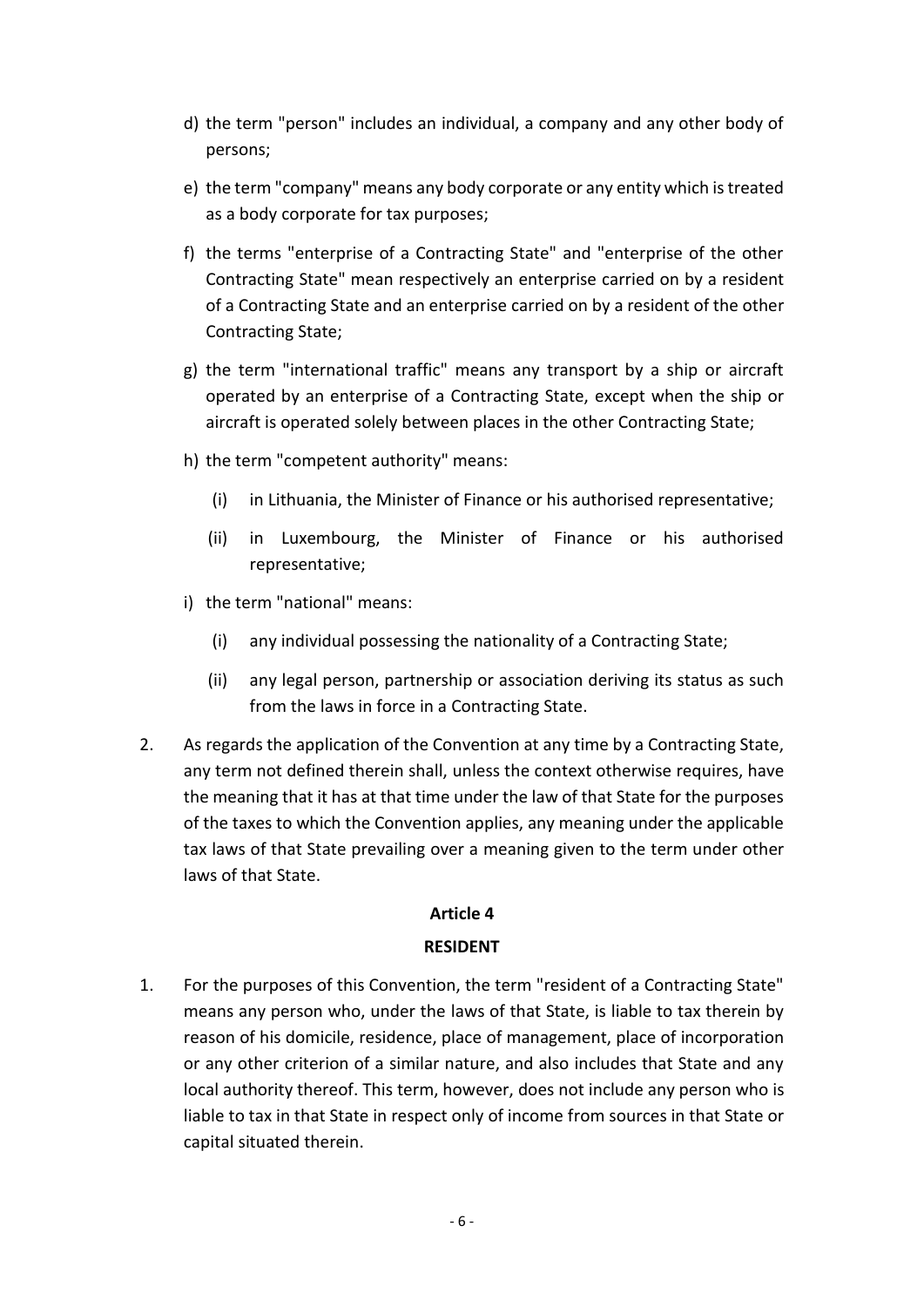- 2. Where by reason of the provisions of paragraph 1 an individual is a resident of both Contracting States, then his status shall be determined as follows:
	- a) he shall be deemed to be a resident only of the State in which he has a permanent home available to him; if he has a permanent home available to him in both States, he shall be deemed to be a resident only of the State with which his personal and economic relations are closer (centre of vital interests);
	- b) if the State in which he has his centre of vital interests cannot be determined, or if he has not a permanent home available to him in either State, he shall be deemed to be a resident only of the State in which he has an habitual abode;
	- c) if he has an habitual abode in both States or in neither of them, he shall be deemed to be a resident only of the State of which he is a national;
	- d) if he is a national of both States or of neither of them, the competent authorities of the Contracting States shall settle the question by mutual agreement.
- 3. Where by reason of the provisions of paragraph 1 a person other than an individual is a resident of both Contracting States, the competent authorities of the Contracting States shall endeavour to settle the question by mutual agreement.

#### **PERMANENT ESTABLISHMENT**

- 1. For the purposes of this Convention, the term "permanent establishment" means a fixed place of business through which the business of an enterprise is wholly or partly carried on.
- 2. The term "permanent establishment" includes especially:
	- a) a place of management;
	- b) a branch;
	- c) an office;
	- d) a factory;
	- e) a workshop; and
	- f) a mine, an oil or gas well, a quarry or any other place of extraction of natural resources.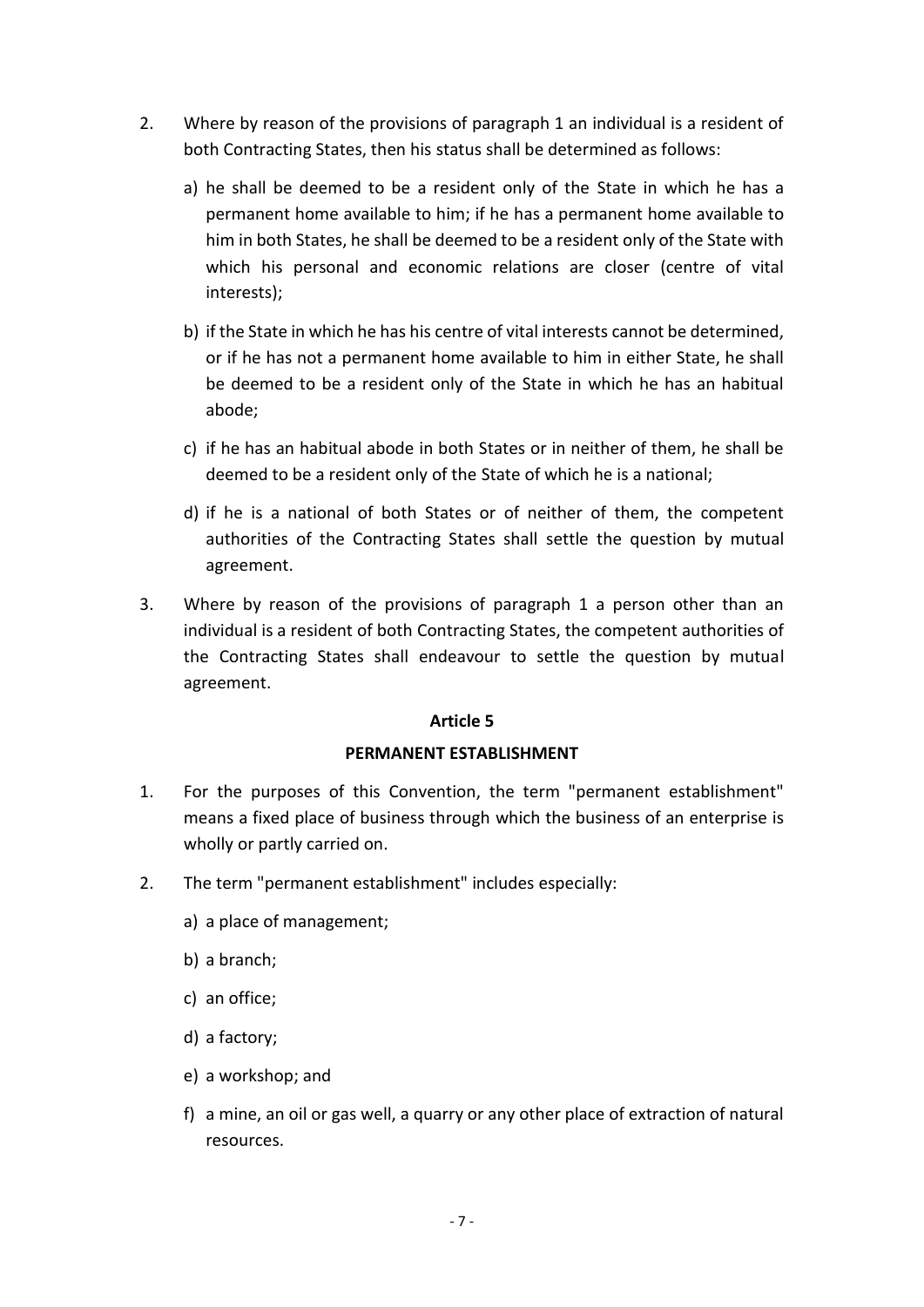- 3. A building site, a construction, assembly or installation project or a supervisory activity connected therewith constitutes a permanent establishment only if such site, project or activity lasts for a period of more than nine months.
- 4. **[Modified by paragraph 3 of Article 13 of the MLI]** [Notwithstanding the preceding provisions of this Article, the term "permanent establishment" shall be deemed not to include:
	- a) the use of facilities solely for the purpose of storage, display or delivery of goods or merchandise belonging to the enterprise;
	- b) the maintenance of a stock of goods or merchandise belonging to the enterprise solely for the purpose of storage, display or delivery;
	- c) the maintenance of a stock of goods or merchandise belonging to the enterprise solely for the purpose of processing by another enterprise;
	- d) the maintenance of a fixed place of business solely for the purpose of purchasing goods or merchandise or of collecting information, for the enterprise;
	- e) the maintenance of a fixed place of business solely for the purpose of carrying on, for the enterprise, any other activity of a preparatory or auxiliary character;
	- f) the maintenance of a fixed place of business solely for any combination of activities mentioned in sub-paragraphs a) to e), provided that the overall activity of the fixed place of business resulting from this combination is of a preparatory or auxiliary character.]

*The following paragraph 3 of Article 13 of the MLI replaces paragraph 4 of Article 5 of this Convention:*

*ARTICLE 13 OF THE MLI – ARTIFICIAL AVOIDANCE OF PERMANENT ESTABLISHMENT STATUS THROUGH THE SPECIFIC ACTIVITY EXEMPTIONS (Option B)*

Notwithstanding [*Article 5 of the Convention*], the term "permanent establishment" shall be deemed not to include:

a) the activities specifically listed in [*paragraph 4 of Article 5 of the Convention*] as activities deemed not to constitute a permanent establishment, whether or not that exception from permanent establishment status is contingent on the activity being of a preparatory or auxiliary character, except to the extent that [*the provision*] provides explicitly that a specific activity shall be deemed not to constitute a permanent establishment provided that the activity is of a preparatory or auxiliary character;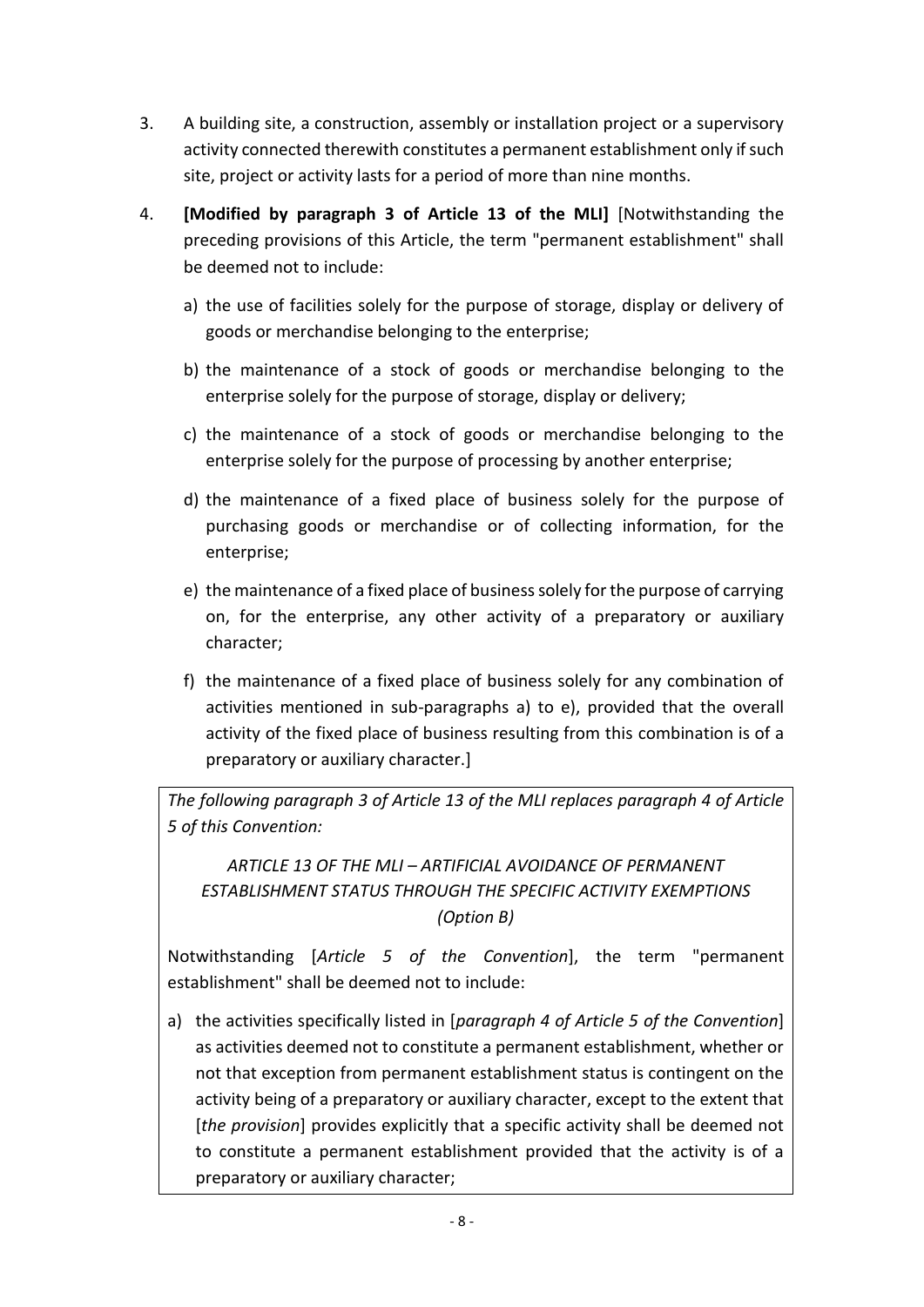- b) the maintenance of a fixed place of business solely for the purpose of carrying on, for the enterprise, any activity not described in subparagraph a), provided that this activity is of a preparatory or auxiliary character;
- c) the maintenance of a fixed place of business solely for any combination of activities mentioned in subparagraphs a) and b), provided that the overall activity of the fixed place of business resulting from this combination is of a preparatory or auxiliary character.
- 5. Notwithstanding the provisions of paragraphs 1 and 2, where a person other than an agent of an independent status to whom paragraph 6 applies - is acting on behalf of an enterprise and has, and habitually exercises, in a Contracting State an authority to conclude contracts in the name of the enterprise, that enterprise shall be deemed to have a permanent establishment in that State in respect of any activities which that person undertakes for the enterprise, unless the activities of such person are limited to those mentioned in paragraph 4 which, if exercised through a fixed place of business, would not make this fixed place of business a permanent establishment under the provisions of that paragraph.
- 6. An enterprise shall not be deemed to have a permanent establishment in a Contracting State merely because it carries on business in that State through a broker, general commission agent or any other agent of an independent status, provided that such persons are acting in the ordinary course of their business. However, when the activities of such an agent are devoted wholly or almost wholly on behalf of that enterprise, he will not be considered an agent of an independent status within the meaning of this paragraph.
- 7. The fact that a company which is a resident of a Contracting State controls or is controlled by a company which is a resident of the other Contracting State, or which carries on business in that other State (whether through a permanent establishment or otherwise), shall not of itself constitute either company a permanent establishment of the other.

### **INCOME FROM IMMOVABLE PROPERTY**

- 1. Income derived by a resident of a Contracting State from immovable property (including income from agriculture or forestry) situated in the other Contracting State may be taxed in that other State.
- 2. The term "immovable property" shall have the meaning which it has under the law of the Contracting State in which the property in question is situated. The provisions of this Convention relating to immovable property shall apply also to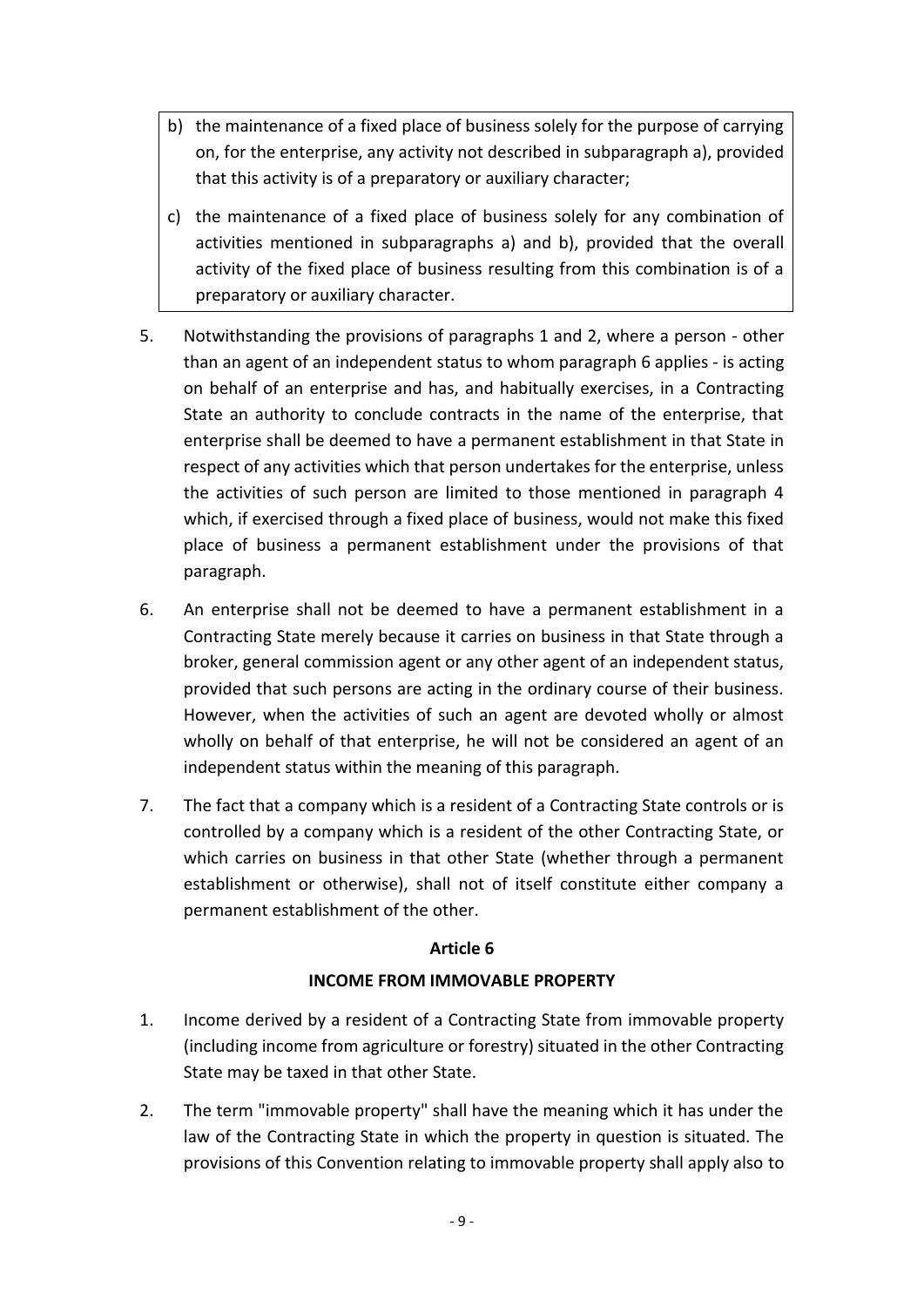property accessory to immovable property, livestock and equipment used in agriculture and forestry, rights to which the provisions of general law respecting landed property apply, usufruct of immovable property and rights to variable or fixed payments as consideration for the working of, or the right to work, mineral deposits, sources and other natural resources; ships, boats and aircraft shall not be regarded as immovable property.

- 3. The provisions of paragraph 1 shall apply to income derived from the direct use, letting, or use in any other form of immovable property, as well as income from the alienation of immovable property.
- 4. Where the ownership of shares or other corporate rights in a company entitles the owner of such shares or corporate rights to the enjoyment of immovable property held by the company, the income from the direct use, letting, or use in any other form of such right to the enjoyment may be taxed in the Contracting State in which the immovable property is situated.
- 5. The provisions of paragraphs 1, 3 and 4 shall also apply to the income from immovable property of an enterprise and to income from immovable property used for the performance of independent personal services.

### **Article 7**

### **BUSINESS PROFITS**

- 1. The profits of an enterprise of a Contracting State shall be taxable only in that State unless the enterprise carries on business in the other Contracting State through a permanent establishment situated therein. If the enterprise carries on business as aforesaid, the profits of the enterprise may be taxed in the other State but only so much of them as is attributable to that permanent establishment.
- 2. Notwithstanding the provisions of paragraph 1, where an enterprise of a Contracting State which has a permanent establishment in the other Contracting State carries on in that other State business activities of the same or similar kind as those effected through that permanent establishment, then in order to prevent abuse, the profits of such activities may be attributable to the permanent establishment unless the enterprise shows that such activities could not have been reasonably undertaken by the permanent establishment.
- 3. Subject to the provisions of paragraph 4, where an enterprise of a Contracting State carries on business in the other Contracting State through a permanent establishment situated therein, there shall in each Contracting State be attributed to that permanent establishment the profits which it might be expected to make if it were a distinct and separate enterprise engaged in the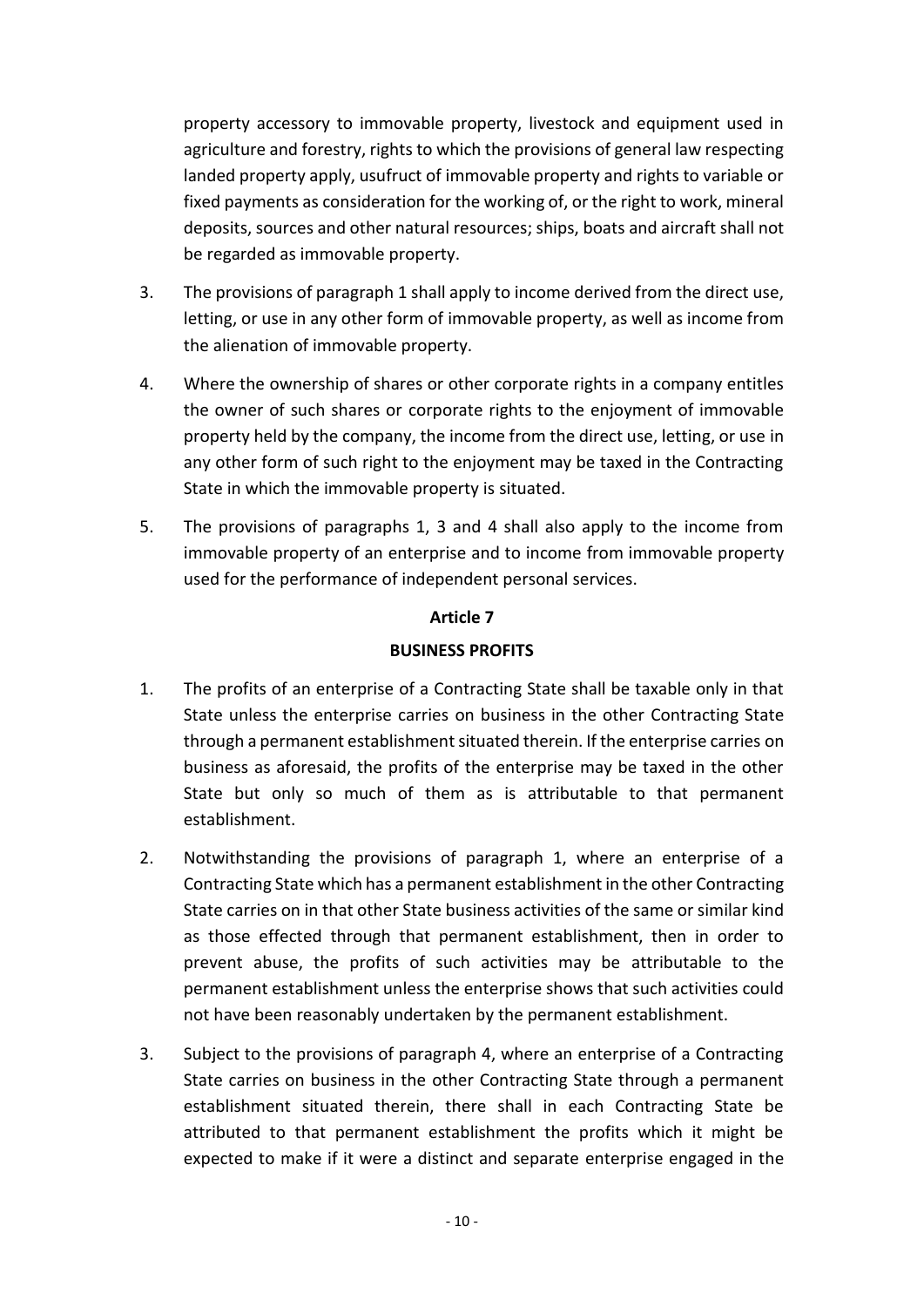same or similar activities under the same or similar conditions and dealing wholly independently with the enterprise of which it is a permanent establishment.

- 4. In determining the profits of a permanent establishment in a Contracting State, there shall be allowed as deductions expenses (other than expenses which would not be deductible if that permanent establishment were a separate enterprise of that Contracting State) which are incurred for the purposes of the permanent establishment, including executive and general administrative expenses so incurred, whether in the State in which the permanent establishment is situated or elsewhere.
- 5. Insofar as it has been customary in a Contracting State to determine the profits to be attributed to a permanent establishment on the basis of an apportionment of the total profits of the enterprise to its various parts, nothing in paragraph 3 shall preclude that Contracting State from determining the profits to be taxed by such an apportionment as may be customary; the method of apportionment adopted shall, however, be such that the result shall be in accordance with the principles contained in this Article.
- 6. No profits shall be attributed to a permanent establishment by reason of the mere purchase by that permanent establishment of goods or merchandise for the enterprise.
- 7. For the purposes of the preceding paragraphs, the profits to be attributed to the permanent establishment shall be determined by the same method year by year unless there is good and sufficient reason to the contrary.
- 8. Where profits include items of income which are dealt with separately in other Articles of this Convention, then the provisions of those Articles shall not be affected by the provisions of this Article.

### **Article 8**

### **SHIPPING AND AIR TRANSPORT**

- 1. Profits of an enterprise of a Contracting State from the operation of ships or aircraft in international traffic shall be taxable only in that State.
- 2. The provisions of paragraph 1 shall also apply to profits from the participation in a pool, a joint business or an international operating agency.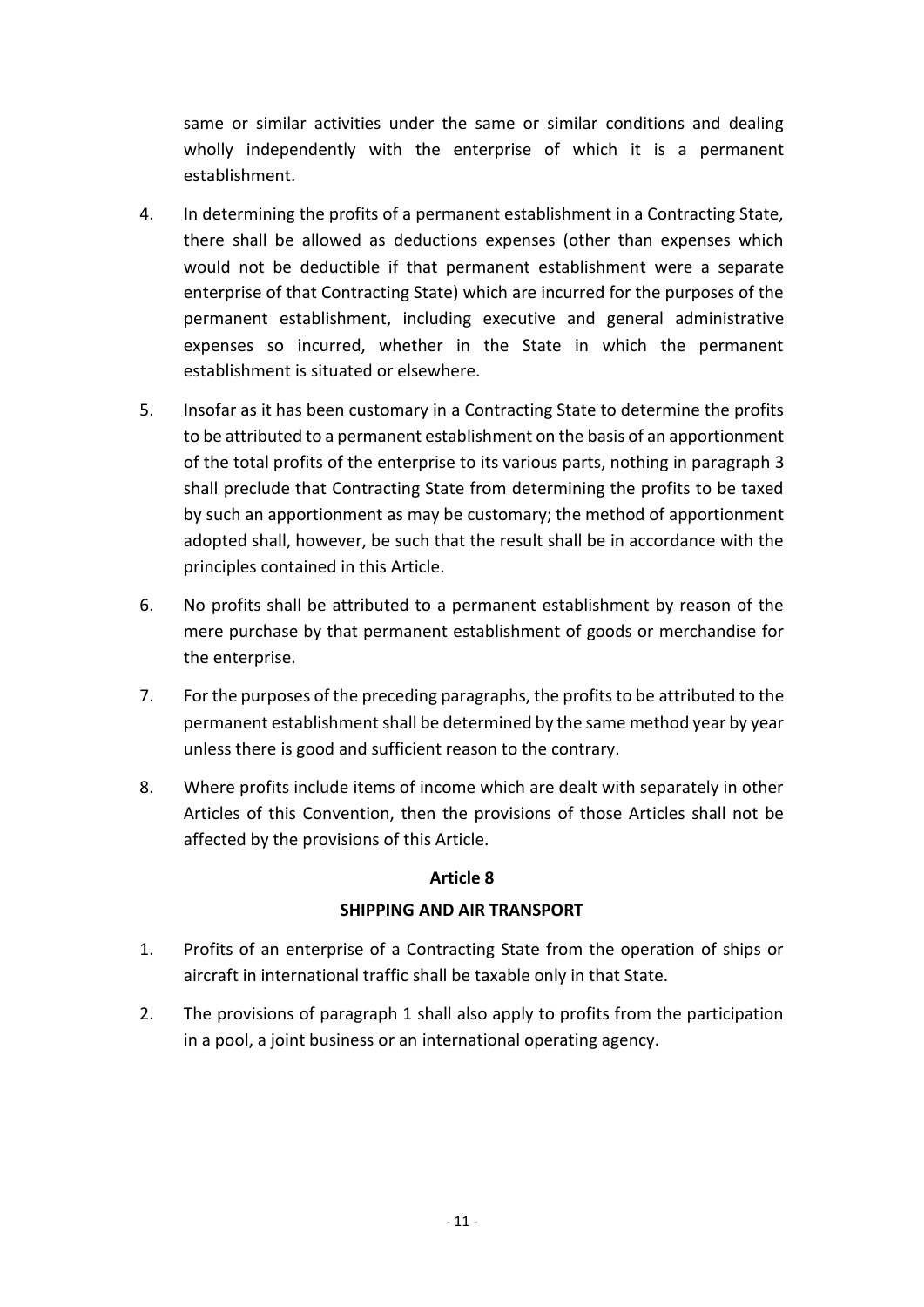#### **ASSOCIATED ENTERPRISES**

- 1. Where
	- a) an enterprise of a Contracting State participates directly or indirectly in the management, control or capital of an enterprise of the other Contracting State, or
	- b) the same persons participate directly or indirectly in the management, control or capital of an enterprise of a Contracting State and an enterprise of the other Contracting State,

and in either case conditions are made or imposed between the two enterprises in their commercial or financial relations which differ from those which would be made between independent enterprises, then any profits which would, but for those conditions, have accrued to one of the enterprises, but, by reason of those conditions, have not so accrued, may be included in the profits of that enterprise and taxed accordingly.

2. **[Replaced by paragraph 1 of Article 17 of the MLI]** [Where a Contracting State includes in the profits of an enterprise of that State - and taxes accordingly - profits on which an enterprise of the other Contracting State has been charged to tax in that other State and the profits so included are profits which would have accrued to the enterprise of the first-mentioned State if the conditions made between the two enterprises had been those which would have been made between independent enterprises, then that other State shall make an appropriate adjustment to the amount of the tax charged therein on those profits. In determining such adjustment, due regard shall be had to the other provisions of this Convention and the competent authorities of the Contracting States shall if necessary consult each other.]

*The following paragraph 1 of Article 17 of the MLI replaces paragraph 2 of Article 9 of this Convention:*

### *ARTICLE 17 OF THE MLI – CORRESPONDING ADJUSTMENTS*

Where a [*Contracting State*] includes in the profits of an enterprise of that [*Contracting State*] — and taxes accordingly — profits on which an enterprise of the other [*Contracting State*] has been charged to tax in that other [*Contracting State*] and the profits so included are profits which would have accrued to the enterprise of the first-mentioned [*Contracting State*] if the conditions made between the two enterprises had been those which would have been made between independent enterprises, then that other [*Contracting State*] shall make an appropriate adjustment to the amount of the tax charged therein on those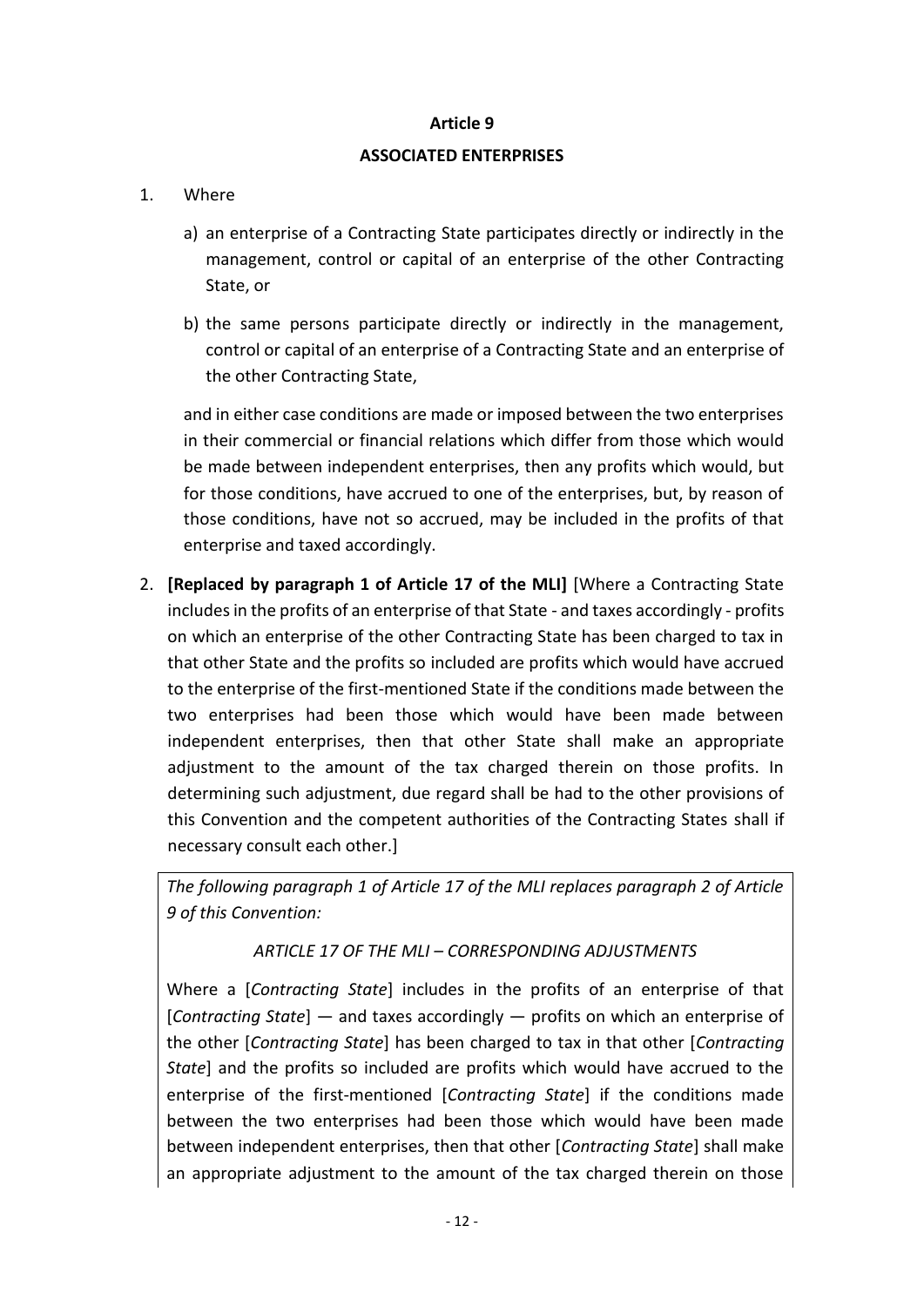profits. In determining such adjustment, due regard shall be had to the other provisions of [*the Convention*] and the competent authorities of the [*Contracting States*] shall if necessary consult each other.

# **Article 10 DIVIDENDS**

- 1. Dividends paid by a company which is a resident of a Contracting State to a resident of the other Contracting State may be taxed in that other State.
- 2. However, such dividends may also be taxed in the Contracting State of which the company paying the dividends is a resident and according to the laws of that State, but if the beneficial owner of the dividends is a resident of the other Contracting State, the tax so charged shall not exceed:
	- a) 5 per cent of the gross amount of the dividends if the beneficial owner is a company (other than a partnership) which holds directly at least 25 per cent of the capital of the company paying the dividends;
	- b) 15 per cent of the gross amount of the dividends in all other cases.

This paragraph shall not affect the taxation of the company in respect of the profits out of which the dividends are paid.

- 3. The term "dividends" as used in this Article means income from shares or other rights, not being debt-claims, participating in profits, as well as income from other rights which is subjected to the same taxation treatment as income from shares by the laws of the State of which the company making the distribution is a resident, and the investor's share of the profit of an enterprise, paid proportionally to his capital investment, as well as interest and payments on bonds where, in addition to the fixed rate of interest, a supplementary interest, varying according to the distributed profits, is granted.
- 4. The provisions of paragraphs 1 and 2 shall not apply if the beneficial owner of the dividends, being a resident of a Contracting State, carries on business in the other Contracting State of which the company paying the dividends is a resident, through a permanent establishment situated therein, or performs in that other State independent personal services from a fixed base situated therein, and the holding in respect of which the dividends are paid is effectively connected with such permanent establishment or fixed base. In such case the provisions of Article 7 or Article 14, as the case may be, shall apply.
- 5. Where a company which is a resident of a Contracting State derives profits or income from the other Contracting State, that other State may not impose any tax on the dividends paid by the company, except insofar as such dividends are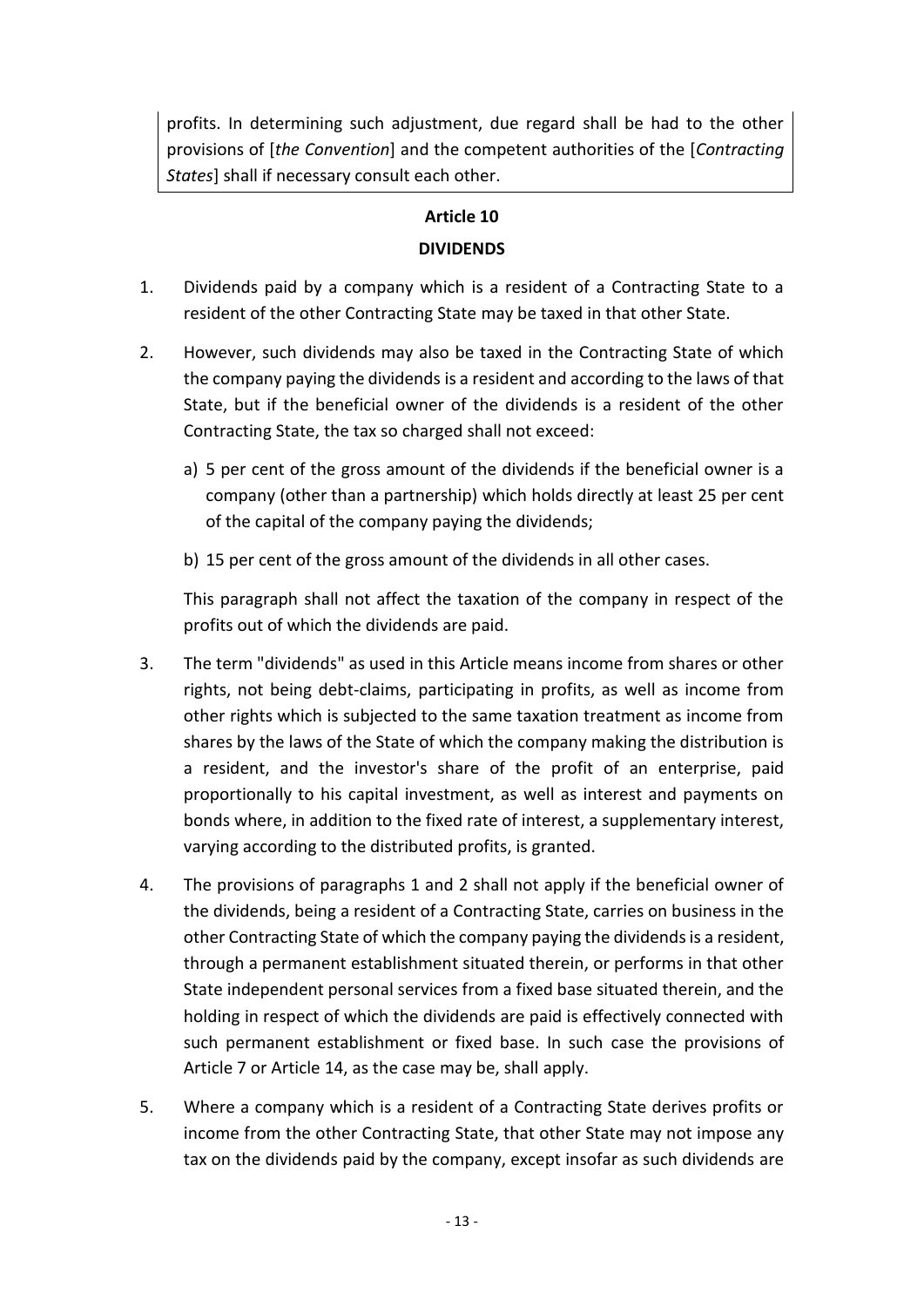paid to a resident of that other State or insofar as the holding in respect of which the dividends are paid is effectively connected with a permanent establishment or a fixed base situated in that other State, nor subject the company's undistributed profits to a tax on the company's undistributed profits, even if the dividends paid or the undistributed profits consist wholly or partly of profits or income arising in such other State.

### **Article 11**

#### **INTEREST**

- 1. Interest arising in a Contracting State and paid to a resident of the other Contracting State may be taxed in that other State.
- 2. However, such interest may also be taxed in the Contracting State in which it arises and according to the laws of that State, but if the beneficial owner of the interest is a resident of the other Contracting State, the tax so charged shall not exceed 10 per cent of the gross amount of the interest.
- 3. Notwithstanding the provisions of paragraph 2:
	- a) interest arising in a Contracting State, derived and beneficially owned by the Government of the other Contracting State, a local authority, the Central Bank or any financial institution wholly owned by that Government as it has been agreed by the competent authorities, or interest paid in respect of a loan guaranteed by that Government or authority, shall be exempt from tax in the first-mentioned State;
	- b) interest arising in a Contracting State shall be exempt from tax in that State if the beneficial owner of the interest is an enterprise of the other Contracting State, and the interest is paid with respect to an indebtedness arising as a consequence of the sale on credit by an enterprise of that other State of any merchandise or industrial, commercial or scientific equipment to an enterprise of the first-mentioned State, except where the sale or indebtedness is between related persons.
- 4. The term "interest" as used in this Article means income from debt-claims of every kind, whether or not secured by mortgage and whether or not carrying a right to participate in the debtor's profits, and in particular, income from government securities and income from bonds or debentures, including premiums and prizes attaching to such securities, bonds or debentures. However, the term "interest" shall not include income referred to in Article 10. Penalty charges for late payment shall not be regarded as interest for the purpose of this Article.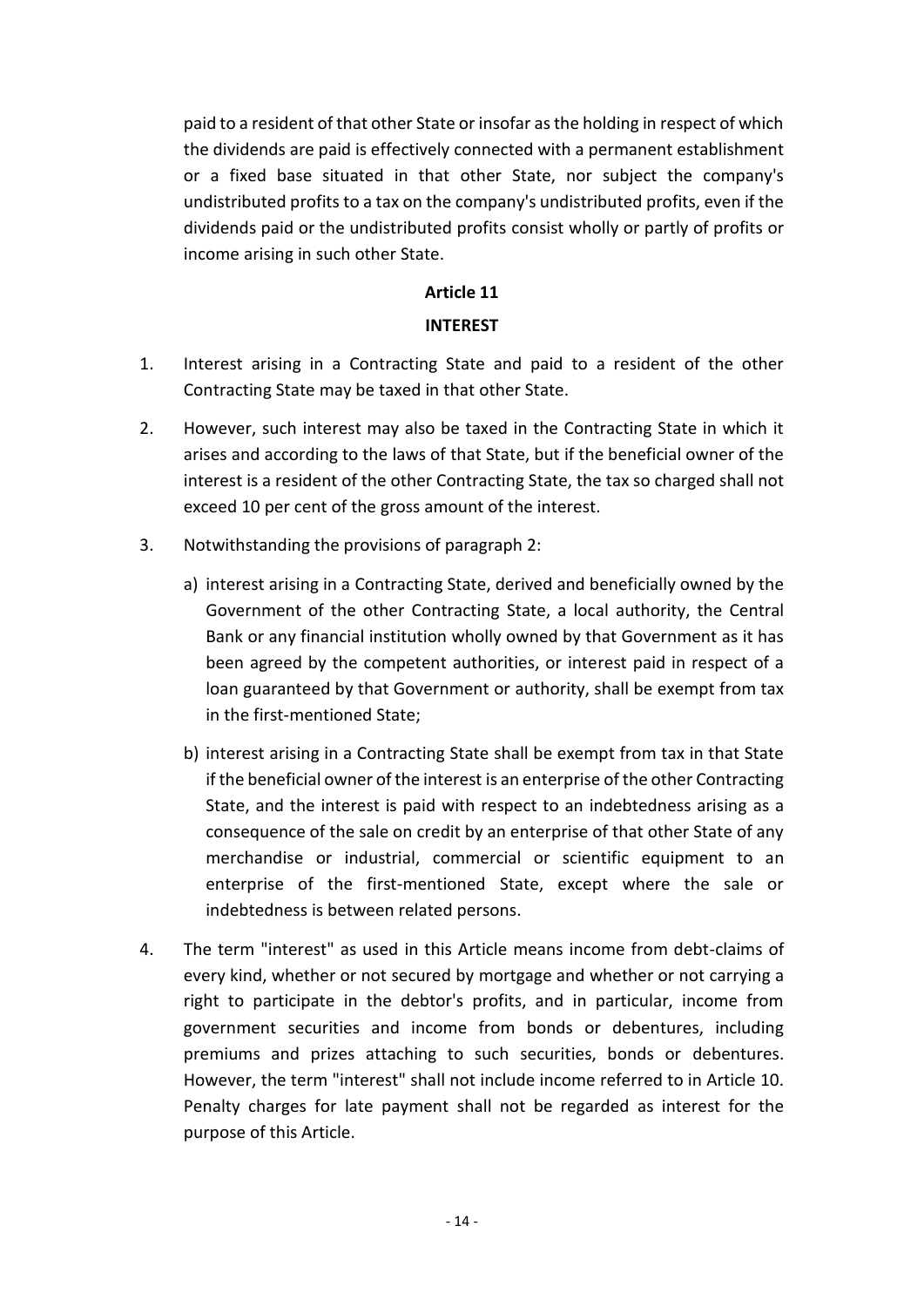- 5. The provisions of paragraphs 1, 2 and 3 shall not apply if the beneficial owner of the interest, being a resident of a Contracting State, carries on business in the other Contracting State in which the interest arises, through a permanent establishment situated therein, or performs in that other State independent personal services from a fixed base situated therein, and the debt-claim in respect of which the interest is paid is effectively connected with such permanent establishment or fixed base. In such case the provisions of Article 7 or Article 14, as the case may be, shall apply.
- 6. Interest shall be deemed to arise in a Contracting State when the payer is a resident of that State. Where, however, the person paying the interest, whether he is a resident of a Contracting State or not, has in a Contracting State a permanent establishment or a fixed base in connection with which the indebtedness on which the interest is paid was incurred, and such interest is borne by such permanent establishment or fixed base, then such interest shall be deemed to arise in the State in which the permanent establishment or fixed base is situated.
- 7. Where, by reason of the special relationship between the payer and the beneficial owner or between both of them and some other person, the amount of the interest, having regard to the debt-claim for which it is paid, exceeds the amount which would have been agreed upon by the payer and the beneficial owner in the absence of such relationship, the provisions of this Article shall apply only to the last-mentioned amount. In such case, the excess part of the payments shall remain taxable according to the laws of each Contracting State, due regard being had to the other provisions of this Convention.

### **ROYALTIES**

- 1. Royalties arising in a Contracting State and paid to a resident of the other Contracting State may be taxed in that other State.
- 2. However, such royalties may also be taxed in the Contracting State in which they arise and according to the laws of that State, but if the beneficial owner of the royalties is a resident of the other Contracting State, the tax so charged shall not exceed:
	- a) 5 per cent of the gross amount of the royalties paid for the use of industrial, commercial or scientific equipment:
	- b) 10 per cent of the gross amount of the royalties in all other cases.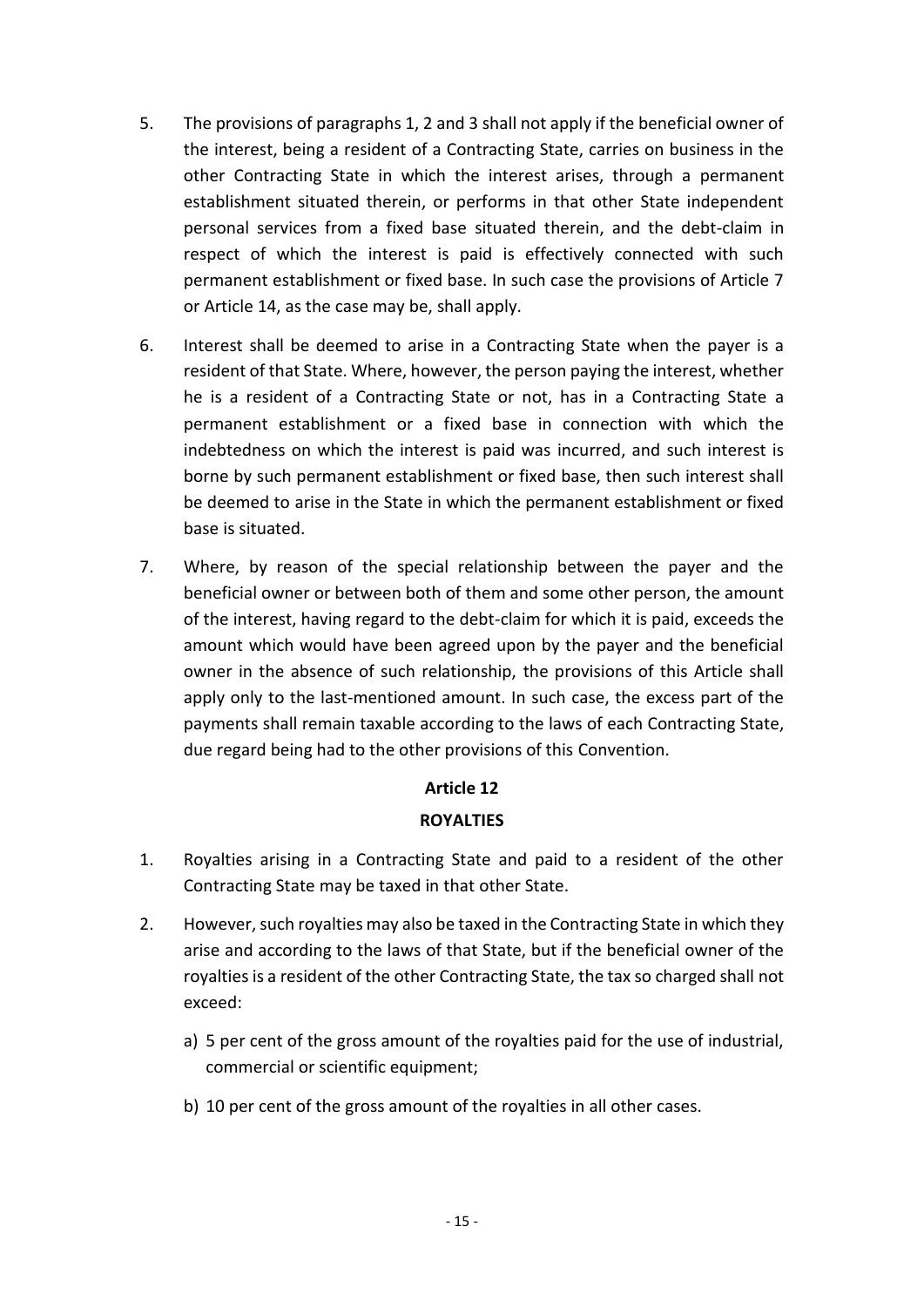- 3. The term "royalties" as used in this Article means payments of any kind received as a consideration for the use of, or the right to use, any copyright of literary, artistic or scientific work including cinematograph films and films or tapes and other means of image or sound reproduction for radio or television broadcasting, any patent, trade mark, design or model, plan, secret formula or process, or for the use of, or the right to use, industrial, commercial or scientific equipment, or for information concerning industrial, commercial or scientific experience.
- 4. The provisions of paragraphs 1 and 2 shall not apply if the beneficial owner of the royalties, being a resident of a Contracting State, carries on business in the other Contracting State in which the royalties arise, through a permanent establishment situated therein, or performs in that other State independent personal services from a fixed base situated therein, and the right or property in respect of which the royalties are paid is effectively connected with such permanent establishment or fixed base. In such case the provisions of Article 7 or Article 14, as the case may be, shall apply.
- 5. Royalties shall be deemed to arise in a Contracting State when the payer is a resident of that State. Where, however, the person paying the royalties, whether he is a resident of a Contracting State or not, has in a Contracting State a permanent establishment or a fixed base in connection with which the liability to pay the royalties was incurred, and such royalties are borne by such permanent establishment or fixed base, then such royalties shall be deemed to arise in the State in which the permanent establishment or fixed base is situated.
- 6. Where, by reason of a special relationship between the payer and the beneficial owner or between both of them and some other person, the amount of the royalties, having regard to the use, right or information for which they are paid, exceeds the amount which would have been agreed upon by the payer and the beneficial owner in the absence of such relationship, the provisions of this Article shall apply only to the last-mentioned amount. In such case, the excess part of the payments shall remain taxable according to the laws of each Contracting State, due regard being had to the other provisions of this Convention.

### **CAPITAL GAINS**

1. Gains derived by a resident of a Contracting State from the alienation of immovable property referred to in Article 6 and situated in the other Contracting State may be taxed in that other State.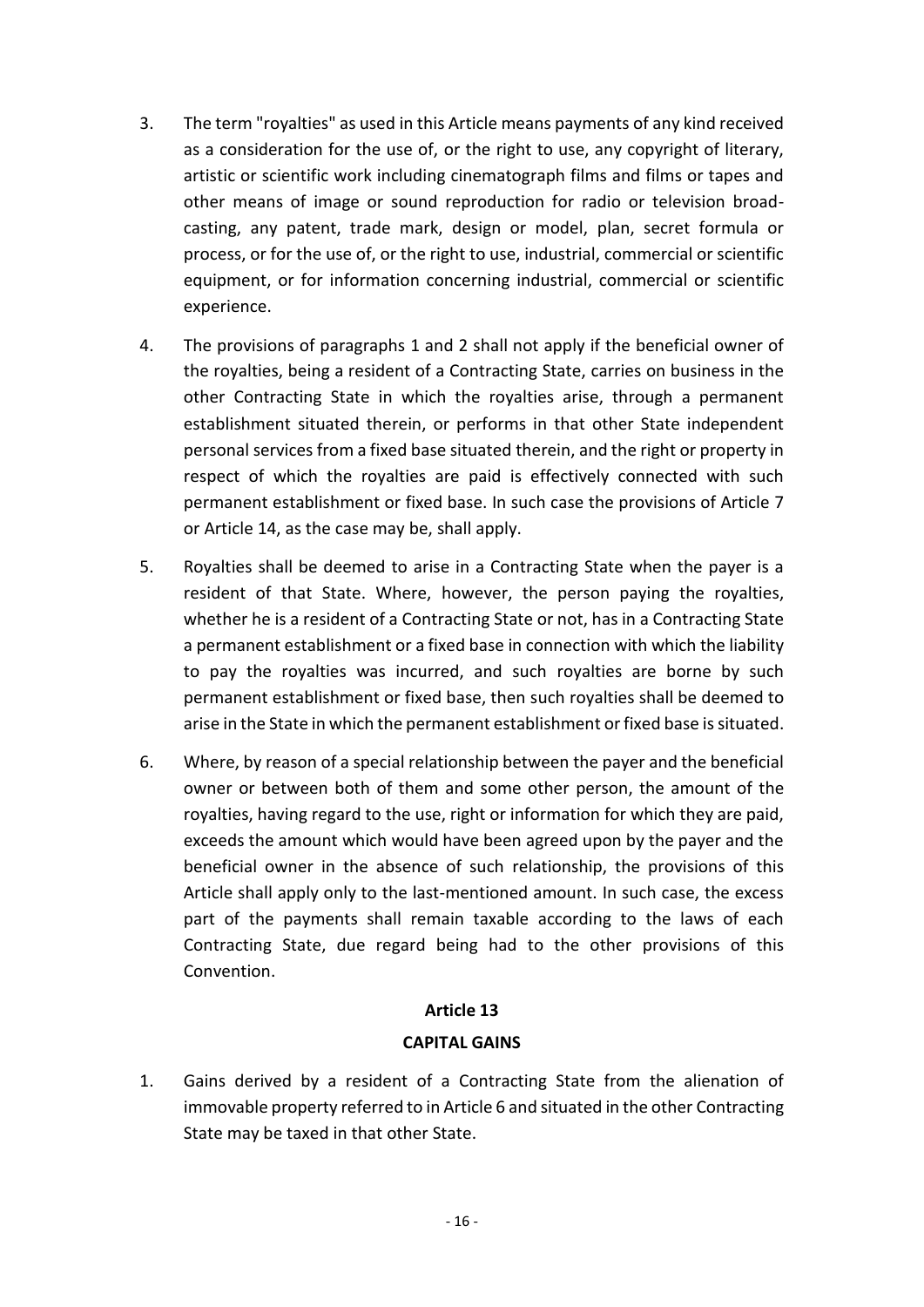- 2. Gains from the alienation of movable property forming part of the business property of a permanent establishment which an enterprise of a Contracting State has in the other Contracting State or of movable property pertaining to a fixed base available to a resident of a Contracting State in the other Contracting State for the purpose of performing independent personal services, including such gains from the alienation of such a permanent establishment (alone or with the whole enterprise) or of such fixed base, may be taxed in that other State.
- 3. Gains derived by an enterprise of a Contracting State operating ships or aircraft in international traffic from the alienation of ships or aircraft operated in international traffic or movable property pertaining to the operation of such ships or aircraft, shall be taxable only in that State.
- 4. Gains from the alienation of any property other than that referred to in paragraphs 1, 2 and 3, shall be taxable only in the Contracting State of which the alienator is a resident.

### **INDEPENDENT PERSONAL SERVICES**

- 1. Income derived by an individual who is a resident of a Contracting State in respect of professional services or other activities of an independent character shall be taxable only in that State unless he has a fixed base regularly available to him in the other Contracting State for the purpose of performing his activities. If he has such a fixed base, the income may be taxed in the other State but only so much of it as is attributable to that fixed base. For this purpose, where an individual who is a resident of a Contracting State stays in the other Contracting State for a period or periods exceeding in the aggregate 183 days in any twelve month period commencing or ending in the fiscal year concerned, he shall be deemed to have a fixed base regularly available to him in that other State and the income that is derived from his activities referred to above that are performed in that other State shall be attributable to that fixed base.
- 2. The term "professional services" includes especially independent scientific, literary, artistic, educational or teaching activities as well as the independent activities of physicians, lawyers, engineers, architects, dentists and accountants.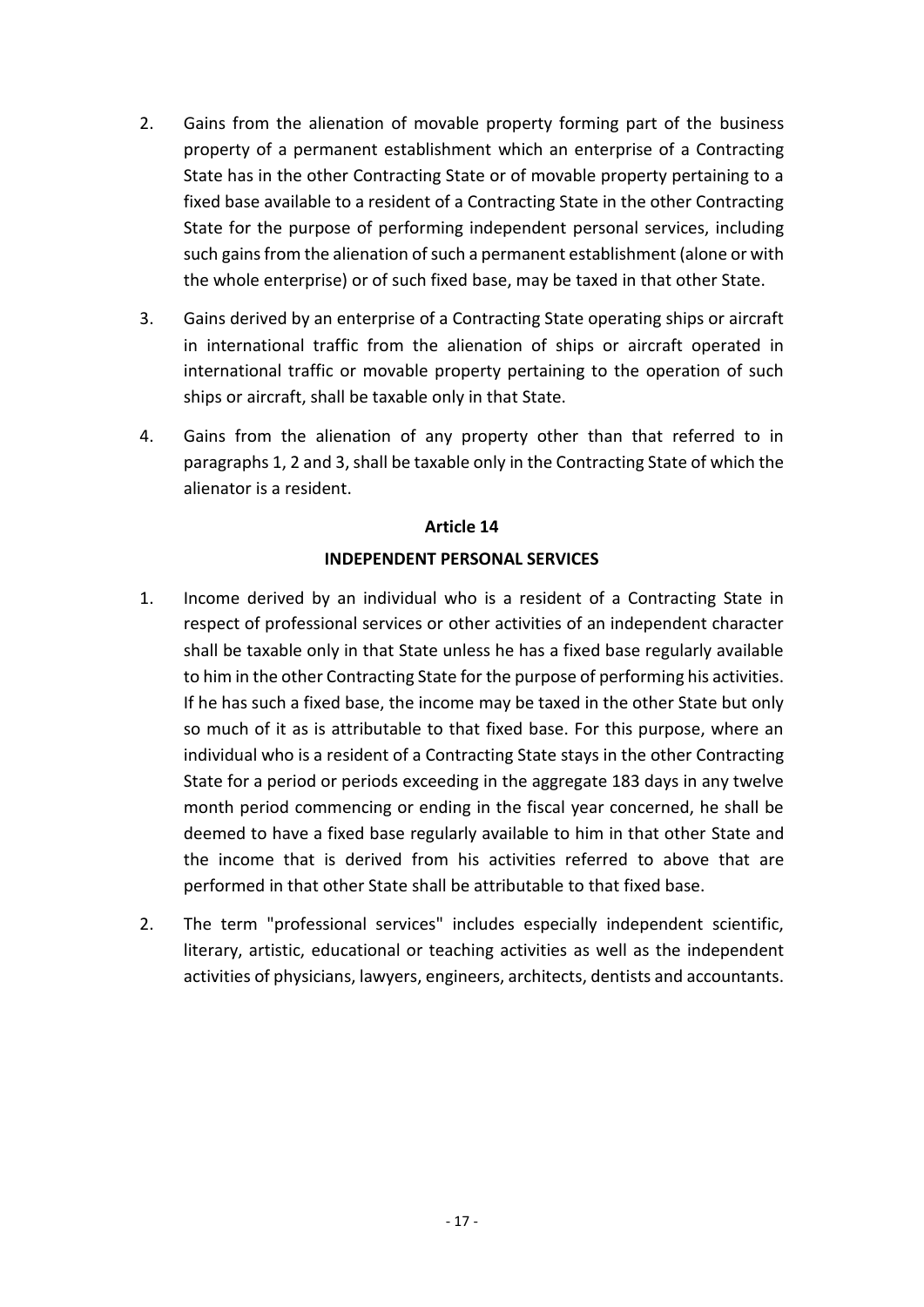#### **DEPENDENT PERSONAL SERVICES**

- 1. Subject to the provisions of Articles 16, 18 and 19, salaries, wages and other similar remuneration derived by a resident of a Contracting State in respect of an employment shall be taxable only in that State unless the employment is exercised in the other Contracting State. If the employment is so exercised, such remuneration as is derived therefrom may be taxed in that other State.
- 2. Notwithstanding the provisions of paragraph 1, remuneration derived by a resident of a Contracting State in respect of an employment exercised in the other Contracting State shall be taxable only in the first-mentioned State if:
	- a) the recipient is present in the other State for a period or periods not exceeding in the aggregate 183 days in any twelve month period commencing or ending in the calendar year concerned, and
	- b) the remuneration is paid by, or on behalf of, an employer who is not a resident of the other State, and
	- c) the remuneration is not borne by a permanent establishment or a fixed base which the employer has in the other State.
- 3. Notwithstanding the preceding provisions of this Article, remuneration derived in respect of an employment exercised aboard a ship or aircraft operated in international traffic by an enterprise of a Contracting State may be taxed in that State.

#### **Article 16**

#### **DIRECTORS' FEES**

Directors' fees and other similar payments derived by a resident of a Contracting State in his capacity as a member of the board of directors or any other similar organ of a company which is a resident of the other Contracting State may be taxed in that other State.

#### **Article 17**

#### **ARTISTES AND SPORTSMEN**

1. Notwithstanding the provisions of Articles 7, 14 and 15, income derived by a resident of a Contracting State as an entertainer, such as a theatre, motion picture, radio or television artiste, or a musician, or as a sportsman, from his personal activities as such exercised in the other Contracting State, may be taxed in that other State.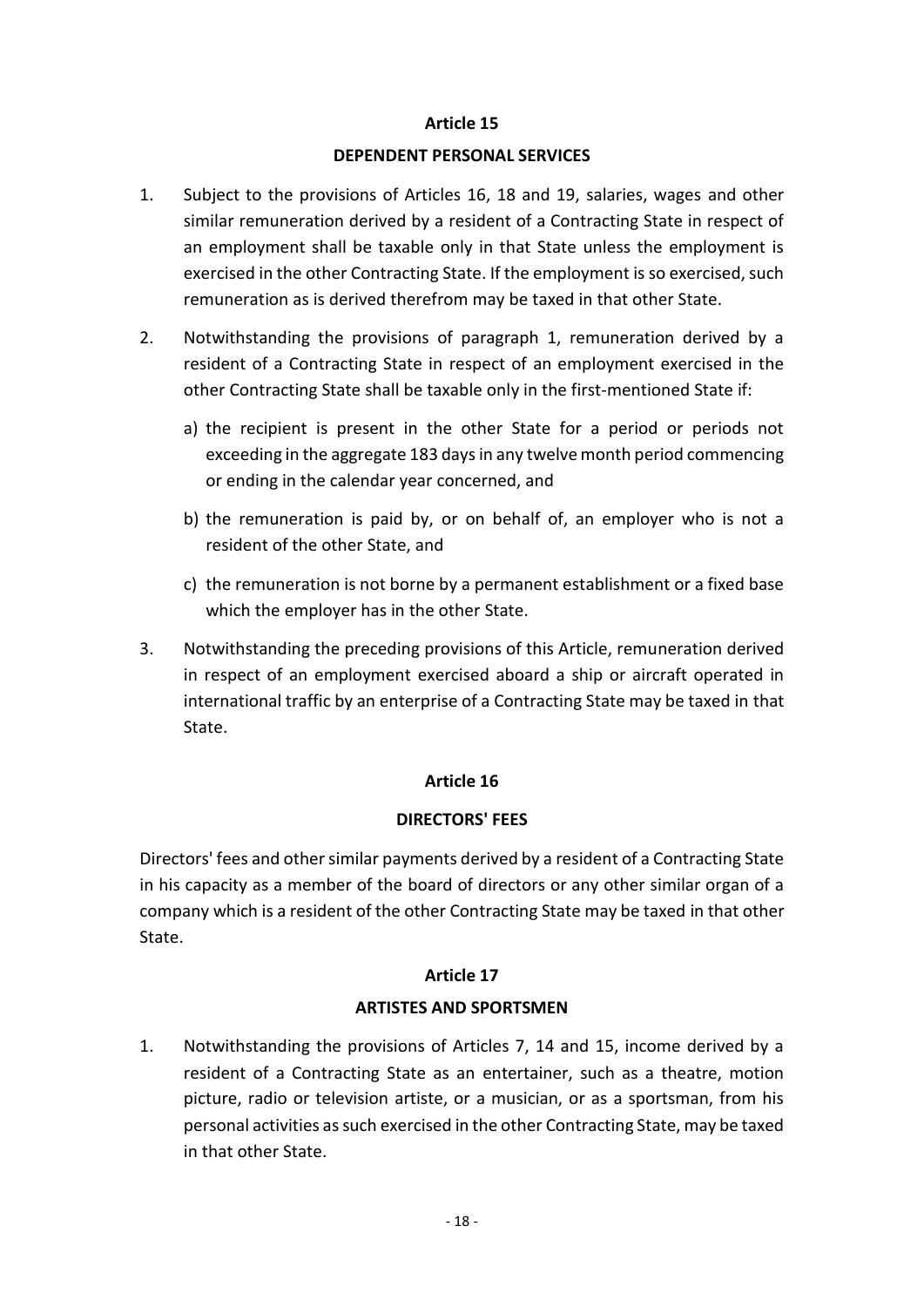- 2. Where income in respect of personal activities exercised by an entertainer or a sportsman in his capacity as such accrues not to the entertainer or sportsman himself but to another person, that income may, notwithstanding the provisions of Articles 7, 14 and 15, be taxed in the Contracting State in which the activities of the entertainer or sportsman are exercised.
- 3. The provisions of paragraphs 1 and 2 shall not apply to income derived from activities exercised in a Contracting State by an entertainer or a sportsman if the visit to that State is wholly or mainly supported by public funds of one or both of the Contracting States or local authorities thereof. In such case, the income shall be taxable only in the Contracting State of which the entertainer or sportsman is a resident.

# **PENSIONS**

- 1. Subject to the provisions of paragraph 2 of Article 19, pensions and other similar remuneration paid to a resident of a Contracting State in consideration of past employment shall be taxable only in that State.
- 2. Notwithstanding the provisions of paragraph 1, pensions and other payments made under the social security legislation of a Contracting State shall be taxable only in that State.

# **Article 19**

### **GOVERNMENT SERVICE**

- 1. a) Salaries, wages and other similar remuneration, other than a pension, paid by a Contracting State or a local authority thereof to an individual in respect of services rendered to that State or authority shall be taxable only in that State.
	- b) However, such salaries, wages and other similar remuneration shall be taxable only in the other Contracting State if the services are rendered in that State and the individual is a resident of that State who:
		- (i) is a national of that State; or
		- (ii) did not become a resident of that State solely for the purpose of rendering the services.
- 2. a) Any pension paid by, or out of funds created by, a Contracting State or a local authority thereof to an individual in respect of services rendered to that State or authority shall be taxable only in that State.
	- b) However, such pension shall be taxable only in the other Contracting State if the individual is a resident of, and a national of, that State.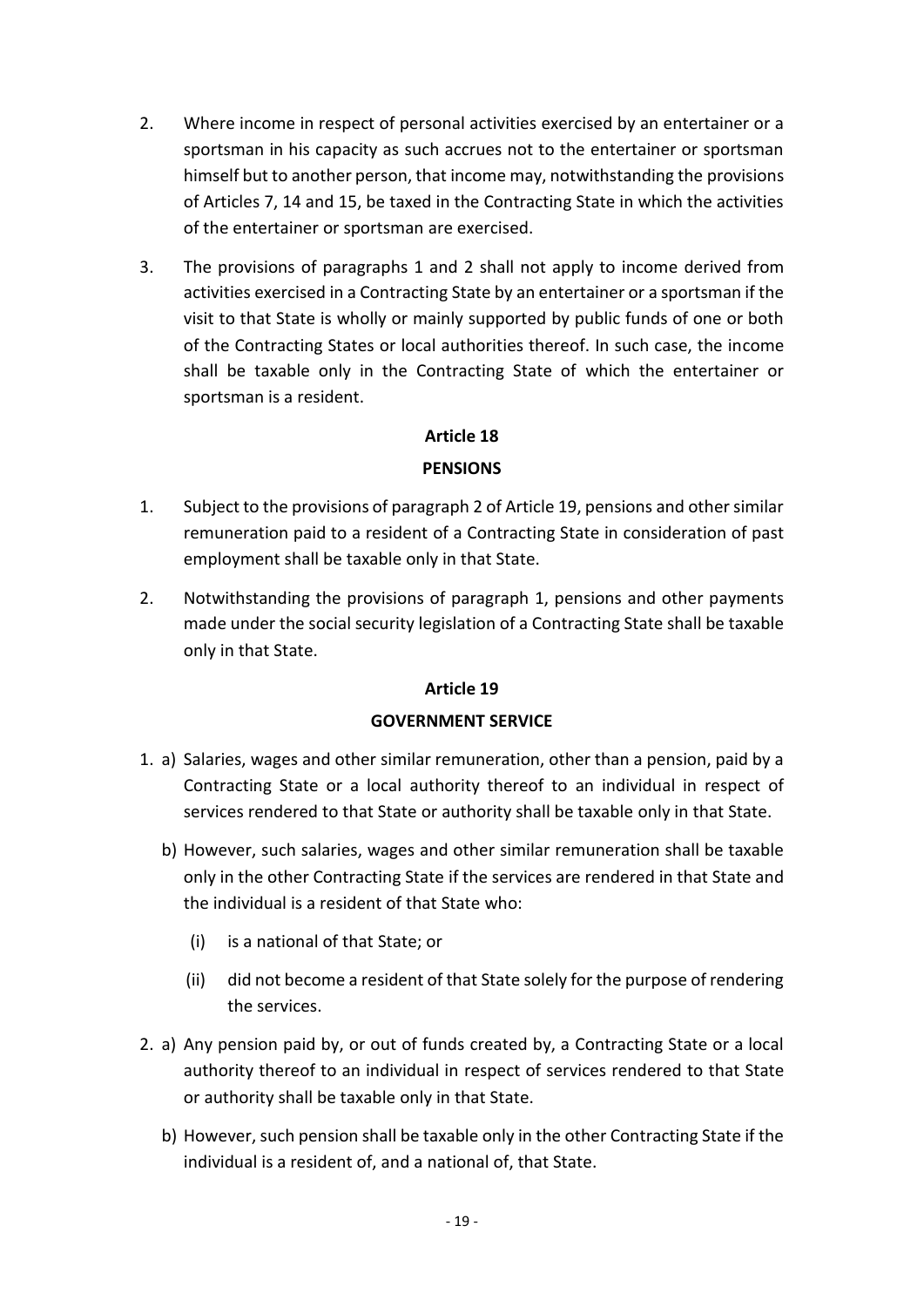3. The provisions of Articles 15, 16, 17 and 18 shall apply to salaries, wages and other similar remuneration, and to pensions, in respect of services rendered in connection with a business carried on by a Contracting State or a local authority thereof.

# **Article 20 STUDENTS**

Payments which a student, an apprentice or a trainee who is or was immediately before visiting a Contracting State a resident of the other Contracting State and who is present in the first-mentioned State solely for the purpose of his education or training receives for the purpose of his maintenance, education or training shall not be taxed in that State, provided that such payments arise from sources outside that State.

## **Article 21**

# **OFFSHORE ACTIVITIES**

- 1. The provisions of this Article shall apply notwithstanding the provisions of Articles 4 to 20 of this Convention.
- 2. For the purposes of this Article, the term "offshore activities" means activities carried on offshore in a Contracting State in connection with the exploration or exploitation of the sea bed and sub-soil and their natural resources situated in that State.
- 3. A person who is a resident of a Contracting State and carries on offshore activities in the other Contracting State shall, subject to paragraph 4, be deemed to be carrying on business in the other State through a permanent establishment or a fixed base situated therein.
- 4. The provisions of paragraph 3 shall not apply where the offshore activities are carried on for a period or periods not exceeding in the aggregate 30 days in any twelve month period. For the purposes of this paragraph:
	- a) offshore activities carried on by a person who is associated with another person shall be deemed to be carried on by the other person if the activities in question are substantially the same as those carried on by the firstmentioned person, except to the extent that those activities are carried on at the same time as its own activities;
	- b) a person shall be deemed to be associated with another person if one is controlled directly or indirectly by the other, or both are controlled directly or indirectly by a third person or third persons.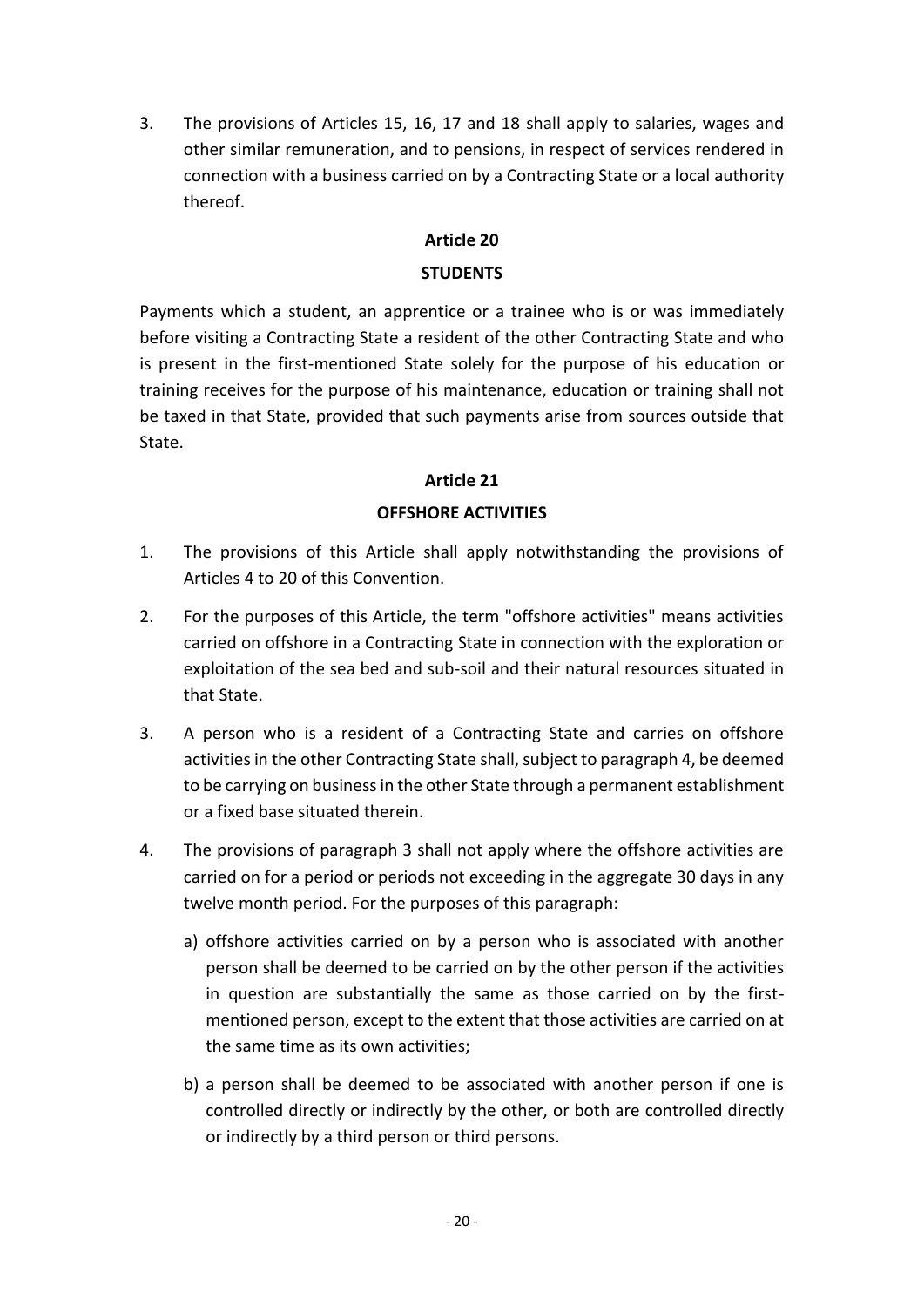- 5. Salaries, wages and other similar remuneration derived by a resident of a Contracting State in respect of an employment connected with offshore activities in the other Contracting State may, to the extent that the duties are performed offshore in that other State, be taxed in that other State. However, such remuneration shall be taxable only in the first-mentioned State if the employment is carried on for an employer who is not a resident of the other State and for a period or periods not exceeding in the aggregate 30 days in any twelve month period.
- 6. Gains derived by a resident of a Contracting State from the alienation of:
	- a) exploration or exploitation rights; or
	- b) property situated in the other Contracting State which is used in connection with the offshore activities carried on in that other State; or
	- c) shares deriving their value or the greater part of their value directly or indirectly from such rights or such property or from such rights and such property taken together;

may be taxed in that other State.

In this paragraph the term "exploration or exploitation rights" means rights to assets to be produced by offshore activities carried on in the other Contracting State, or to interests in or to the benefit of such assets.

### **Article 22**

### **OTHER INCOME**

- 1. Items of income of a resident of a Contracting State, wherever arising, not dealt with in the foregoing Articles of this Convention shall be taxable only in that State.
- 2. The provisions of paragraph 1 shall not apply to income, other than income from immovable property as defined in paragraph 2 of Article 6, if the recipient of such income, being a resident of a Contracting State, carries on business in the other Contracting State through a permanent establishment situated therein, or performs in that other State independent personal services from a fixed base situated therein, and the right or property in respect of which the income is paid is effectively connected with such permanent establishment or fixed base. In such case the provisions of Article 7 or Article 14, as the case may be, shall apply.
- 3. Notwithstanding the provisions of paragraphs 1 and 2, items of income of a resident of a Contracting State not dealt with in the foregoing Articles of this Convention and arising in the other Contracting State may also be taxed in that other State.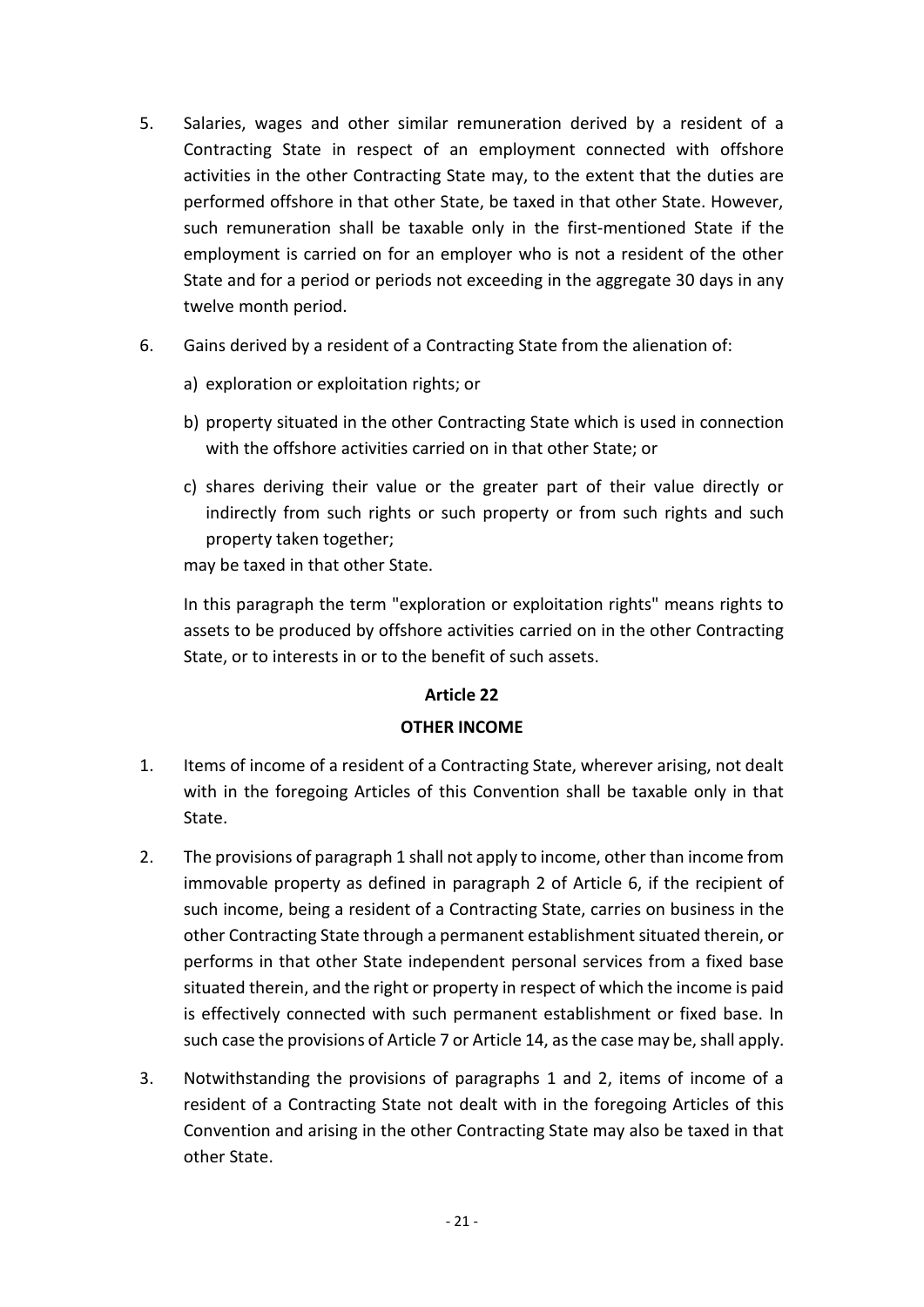### **CAPITAL**

- 1. Capital represented by immovable property referred to in Article 6, owned by a resident of a Contracting State and situated in the other Contracting State, may be taxed in that other State.
- 2. Capital represented by movable property forming part of the business property of a permanent establishment which an enterprise of a Contracting State has in the other Contracting State or by movable property pertaining to a fixed base available to a resident of a Contracting State in the other Contracting State for the purpose of performing independent personal services, may be taxed in that other State.
- 3. Capital represented by ships and aircraft operated in international traffic by an enterprise of a Contracting State and by movable property pertaining to the operation of such ships and aircraft, shall be taxable only in that State.
- 4. All other elements of capital of a resident of a Contracting State shall be taxable only in that State.

# **Article 24**

# **ELIMINATION OF DOUBLE TAXATION**

- 1. In the case of a resident of Lithuania, double taxation shall be avoided as follows:
	- a) Where a resident of Lithuania derives income or owns capital which, in accordance with this Convention, may be taxed in Luxembourg, unless a more favourable treatment is provided in its domestic law, Lithuania shall allow:
		- a) as a deduction from the tax on the income of that resident, an amount equal to the income tax paid thereon in Luxembourg;
		- b) as a deduction from the tax on the capital of that resident, an amount equal to the capital tax paid thereon in Luxembourg.

Such deduction in either case shall not, however, exceed that part of the income tax or capital tax in Lithuania, as computed before the deduction is given, which is attributable, as the case may be, to the income or the capital which may be taxed in Luxembourg.

b) For the purposes of sub-paragraph a), where a company that is a resident of Lithuania receives a dividend from a company that is a resident of Luxembourg in which it owns at least 10 per cent of its shares having full voting rights, the tax paid in Luxembourg shall include not only the tax paid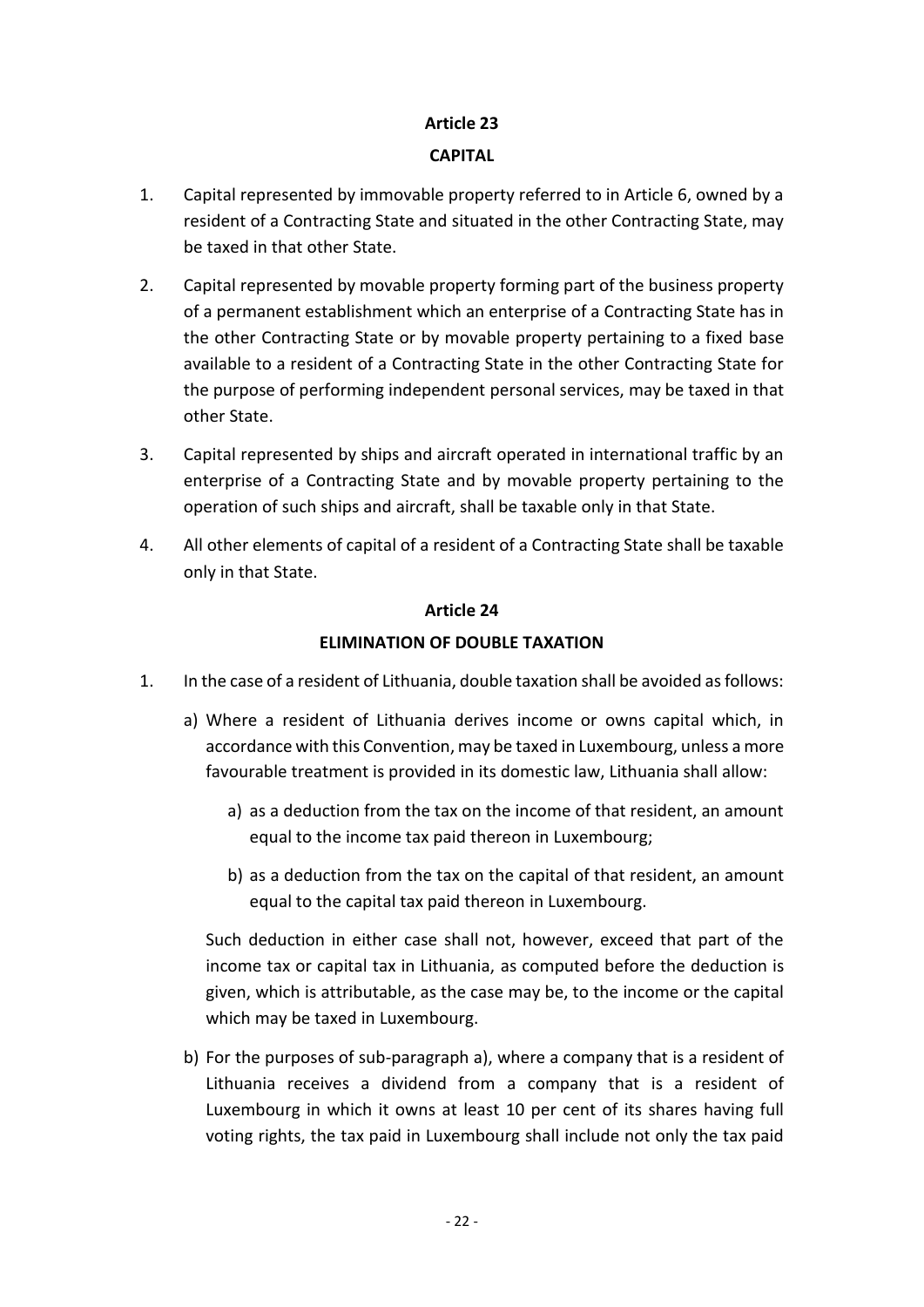on the dividend, but also the tax paid on the underlying profits of the company out of which the dividend was paid.

- 2. Subject to the provisions of the law of Luxembourg regarding the elimination of double taxation which shall not affect the general principle hereof, double taxation shall be eliminated as follows:
	- a) Where a resident of Luxembourg derives income or owns capital which, in accordance with the provisions of this Convention, may be taxed in Lithuania, Luxembourg shall, subject to the provisions of sub-paragraphs b) and c), exempt such income or capital from tax, but may, in order to calculate the amount of tax on the remaining income or capital of the resident, apply the same rates of tax as if the income or capital had not been exempted.
	- b) Where a resident of Luxembourg derives income which, in accordance with the provisions of Articles 10, 11, 12, 17 and 22 may be taxed in Lithuania, Luxembourg shall allow as a deduction from the tax on the income of that resident an amount equal to the tax paid in Lithuania. Such deduction shall not, however, exceed that part of the tax, as computed before the deduction is given, which is attributable, to such items of income derived from Lithuania.
	- c) The provisions of sub-paragraph a) shall not apply to income derived or capital owned by a resident of Luxembourg where Lithuania applies the provisions of this Convention to exempt such income or capital from tax or applies the provisions of paragraph 2 of Articles 10, 11 or 12 to such income.

### **Article 25**

### **NON-DISCRIMINATION**

- 1. Nationals of a Contracting State shall not be subjected in the other Contracting State to any taxation or any requirement connected therewith, which is other or more burdensome than the taxation and connected requirements to which nationals of that other State in the same circumstances, in particular with respect to residence, are or may be subjected. This provision shall, notwithstanding the provisions of Article 1, also apply to persons who are not residents of one or both of the Contracting States.
- 2. The taxation on a permanent establishment which an enterprise of a Contracting State has in the other Contracting State shall not be less favourably levied in that other State than the taxation levied on enterprises of that other State carrying on the same activities. This provision shall not be construed as obliging a Contracting State to grant to residents of the other Contracting State any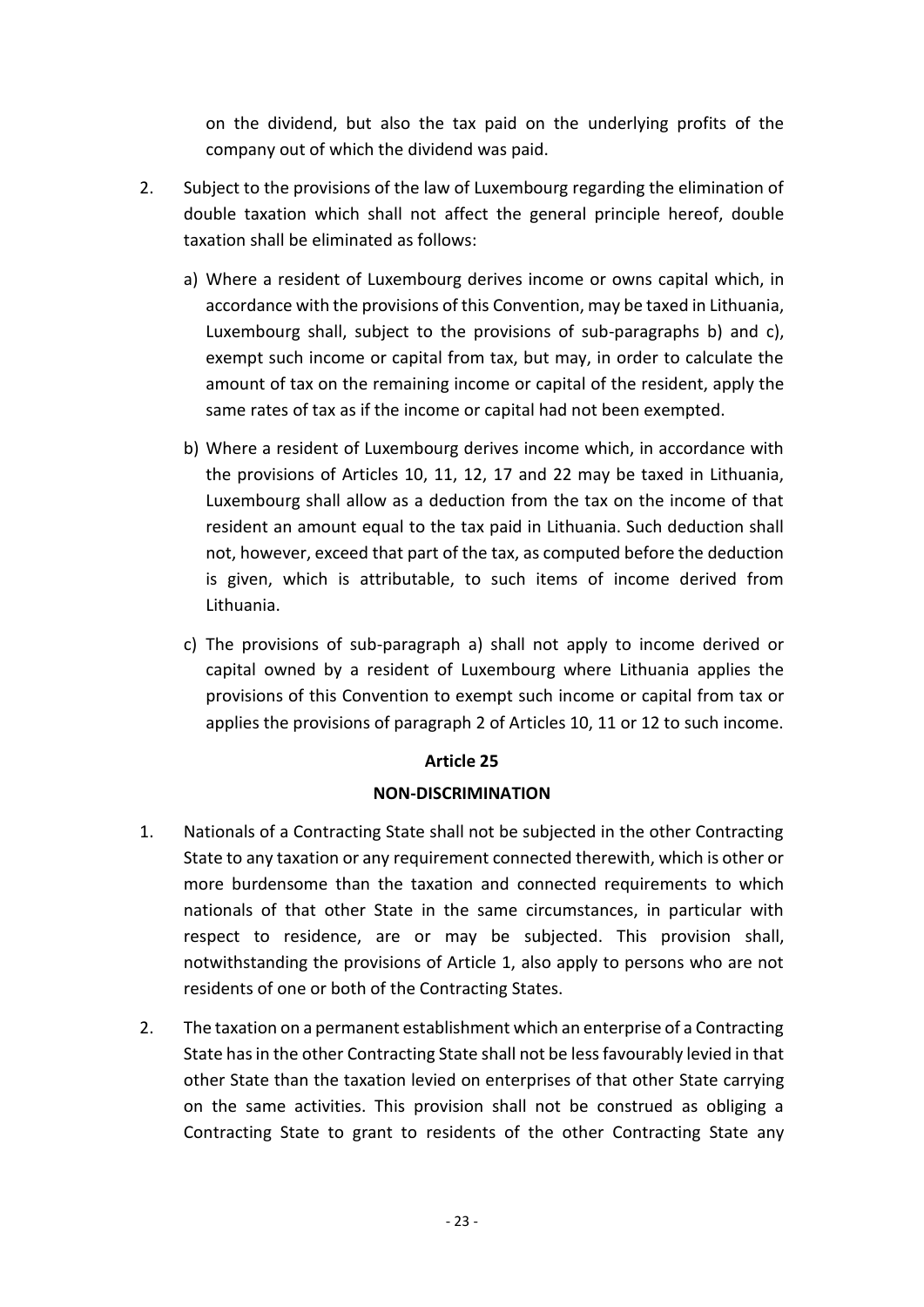personal allowances, reliefs and reductions for taxation purposes on account of civil status or family responsibilities which it grants to its own residents.

- 3. Except where the provisions of paragraph 1 of article 9, paragraph 7 of Article 11, or paragraph 6 of Article 12, apply, interest, royalties and other disbursements paid by an enterprise of a Contracting State to a resident of the other Contracting State shall, for the purpose of determining the taxable profits of such enterprise, be deductible under the same conditions as if they had been paid to a resident of the first-mentioned State. Similarly, any debts of an enterprise of a Contracting State to a resident of the other Contracting State shall, for the purpose of determining the taxable capital of such enterprise, be deductible under the same conditions as if they had been contracted to a resident of the first-mentioned State.
- 4. Enterprises of a Contracting State, the capital of which is wholly or partly owned or controlled, directly or indirectly, by one or more residents of the other Contracting State, shall not be subjected in the first-mentioned State to any taxation or any requirement connected therewith which is other or more burdensome than the taxation and connected requirements to which other similar enterprises of the first-mentioned State are or may be subjected.
- 5. The provisions of this Article shall, notwithstanding the provisions of Article 2, apply to taxes of every kind and description.

### **Article 26**

### **MUTUAL AGREEMENT PROCEDURE**

1. **[The first sentence of paragraph 1 of Article 26 of this Convention is replaced by the first sentence of paragraph 1 of Article 16 of the MLI]** [Where a person considers that the actions of one or both of the Contracting States result or will result for him in taxation not in accordance with the provisions of this Convention, he may, irrespective of the remedies provided by the domestic law of those States, present his case to the competent authority of the Contracting State of which he is a resident or, if his case comes under paragraph 1 of Article 25, to that of the Contracting State of which he is a national.]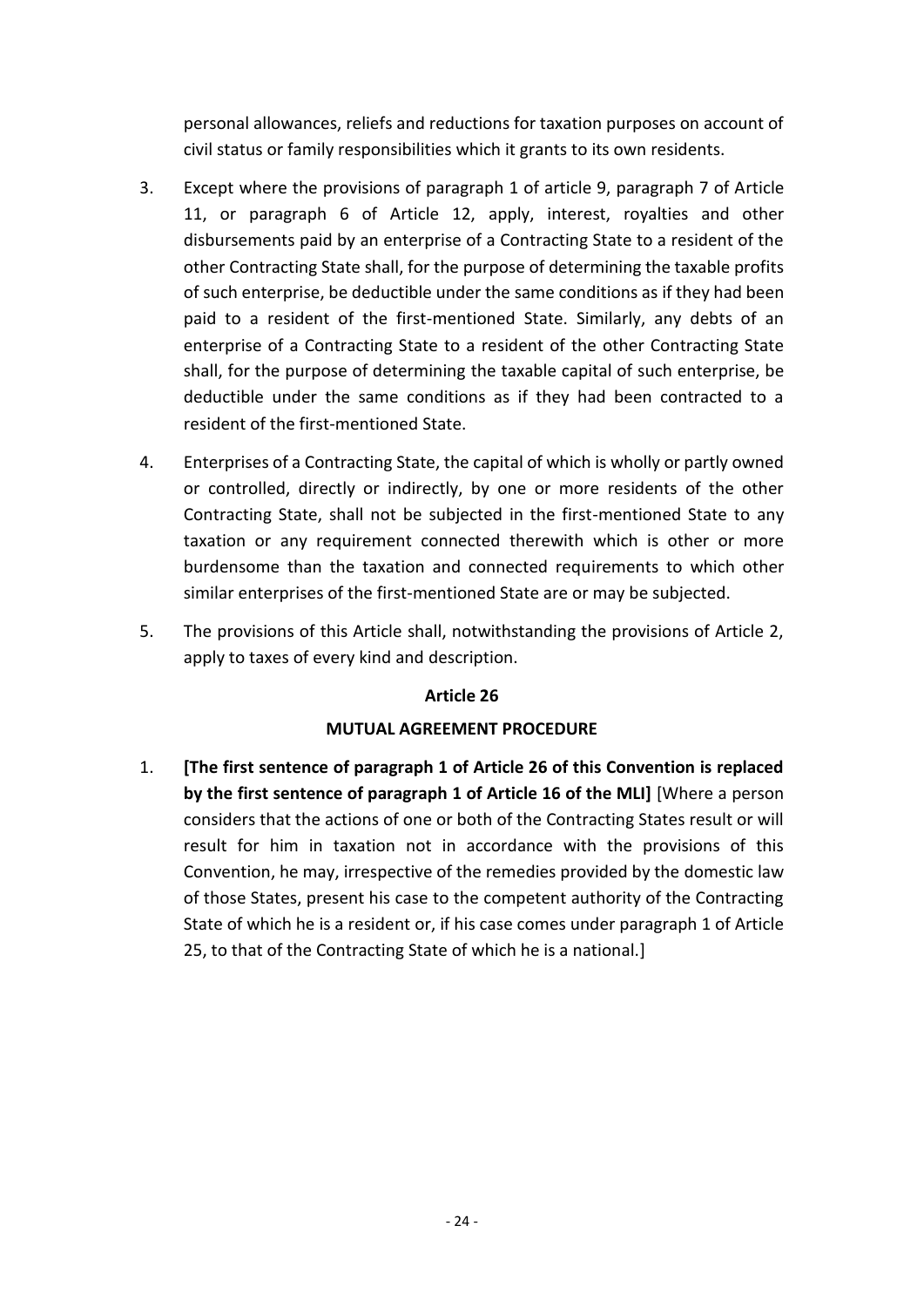*The following first sentence of paragraph 1 of Article 16 of the MLI replaces the first sentence of paragraph 1 of Article 26 of this Convention:<sup>1</sup>*

*ARTICLE 16 OF THE MLI – MUTUAL AGREEMENT PROCEDURE*

Where a person considers that the actions of one or both of the [*Contracting States*] result or will result for that person in taxation not in accordance with the provisions of [*this Convention*], that person may, irrespective of the remedies provided by the domestic law of those [*Contracting States*], present the case to the competent authority of either [*Contracting State*].

The case must be presented within three years from the first notification of the action resulting in taxation not in accordance with the provisions of the Convention.

- 2. The competent authority shall endeavour, if the objection appears to it to be justified and if it is not itself able to arrive at a satisfactory solution, to resolve the case by mutual agreement with the competent authority of the other Contracting State, with a view to the avoidance of taxation which is not in accordance with the Convention. Any agreement reached shall be implemented notwithstanding any time limits in the domestic law of the Contracting States.
- 3. The competent authorities of the Contracting States shall endeavour to resolve by mutual agreement any difficulties or doubts arising as to the interpretation or application of the Convention. They may also consult together for the elimination of double taxation in cases not provided for in the Convention.
- 4. The competent authorities of the Contracting States may communicate with each other directly, including through a joint commission consisting of themselves or their representatives, for the purpose of reaching an agreement in the sense of the preceding paragraphs.

### **Article 27**

### **EXCHANGE OF INFORMATION**

1. The competent authorities of the Contracting States shall exchange such information as is foreseeably relevant for carrying out the provisions of this Convention or to the administration or enforcement of the domestic laws concerning taxes of every kind and description imposed on behalf of the Contracting States, or of their local authorities, insofar as the taxation

1

<sup>&</sup>lt;sup>1</sup> In accordance with paragraph 4 of Article 35 of the MLI, Article 16 of the MLI has effect with respect to this Convention for a case presented to the competent authority of a *Contracting State* on or after 1 August 2019, except for cases that were not eligible to be presented as of that date under the Convention prior to its modification by the MLI, without regard to the taxable period to which the case relates.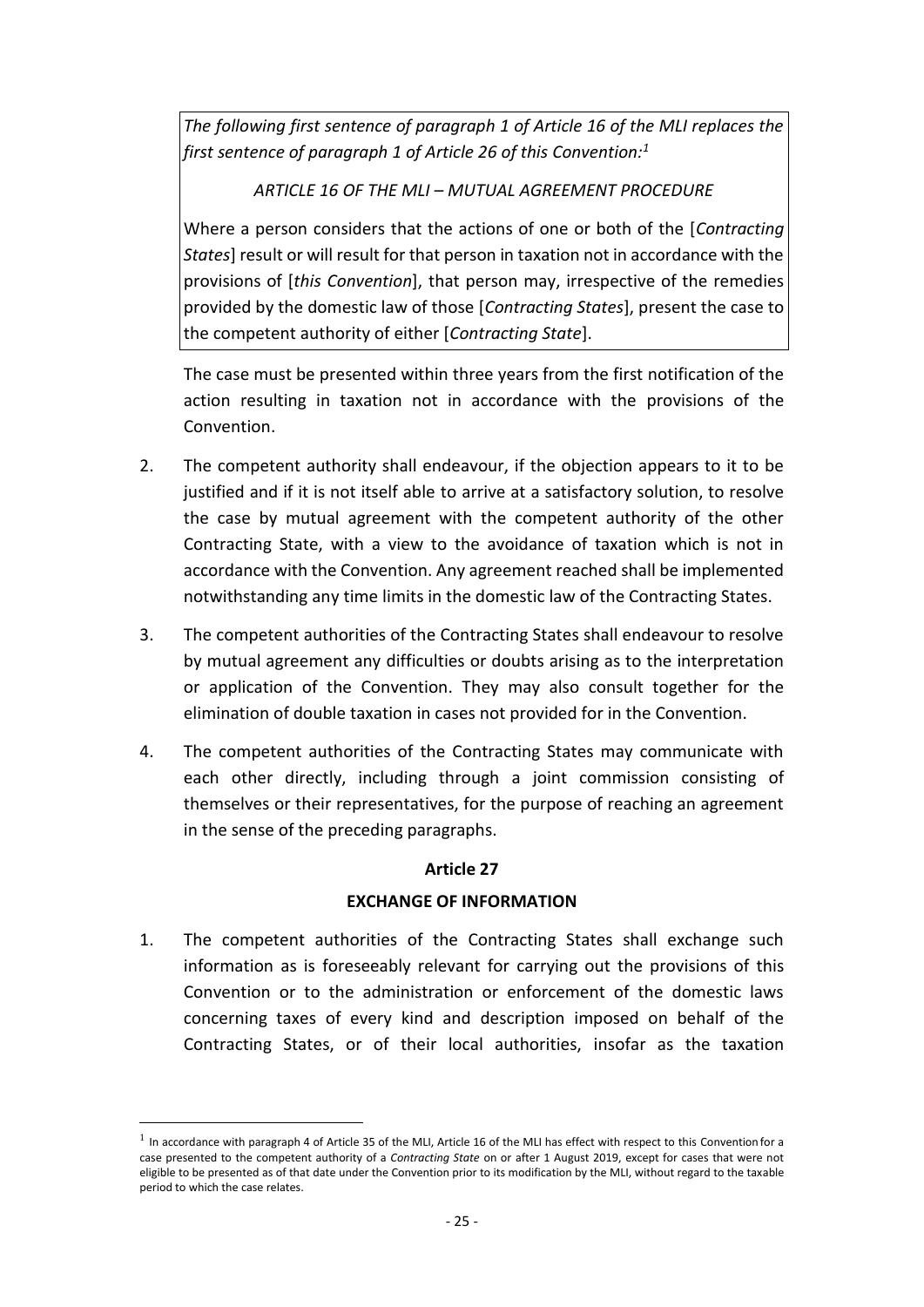thereunder is not contrary to the Convention. The exchange of information is not restricted by Articles 1 and 2.

- 2. Any information received under paragraph 1 by a Contracting State shall be treated as secret in the same manner as information obtained under the domestic laws of that State and shall be disclosed only to persons or authorities (including courts and administrative bodies) concerned with the assessment or collection of, the enforcement or prosecution in respect of, the determination of appeals in relation to the taxes referred to in paragraph 1, or the oversight of the above. Such persons or authorities shall use the information only for such purposes. They may disclose the information in public court proceedings or in judicial decisions.
- 3. In no case shall the provisions of paragraphs 1 and 2 be construed so as to impose on a Contracting State the obligation:
	- a) to carry out administrative measures at variance with the laws and administrative practice of that or of the other Contracting State;
	- b) to supply information which is not obtainable under the laws or in the normal course of the administration of that or of the other Contracting State;
	- c) to supply information which would disclose any trade, business, industrial, commercial or professional secret or trade process, or information the disclosure of which would be contrary to public policy (ordre public).
- 4. If information is requested by a Contracting State in accordance with this Article, the other Contracting State shall use its information gathering measures to obtain the requested information, even though that other State may not need such information for its own tax purposes. The obligation contained in the preceding sentence is subject to the limitations of paragraph 3 but in no case shall such limitations be construed to permit a Contracting State to decline to supply information solely because it has no domestic interest in such information.
- 5. In no case shall the provisions of paragraph 3 be construed to permit a Contracting State to decline to supply information solely because the information is held by a bank, other financial institution, nominee or person acting in an agency or a fiduciary capacity or because it relates to ownership interests in a person.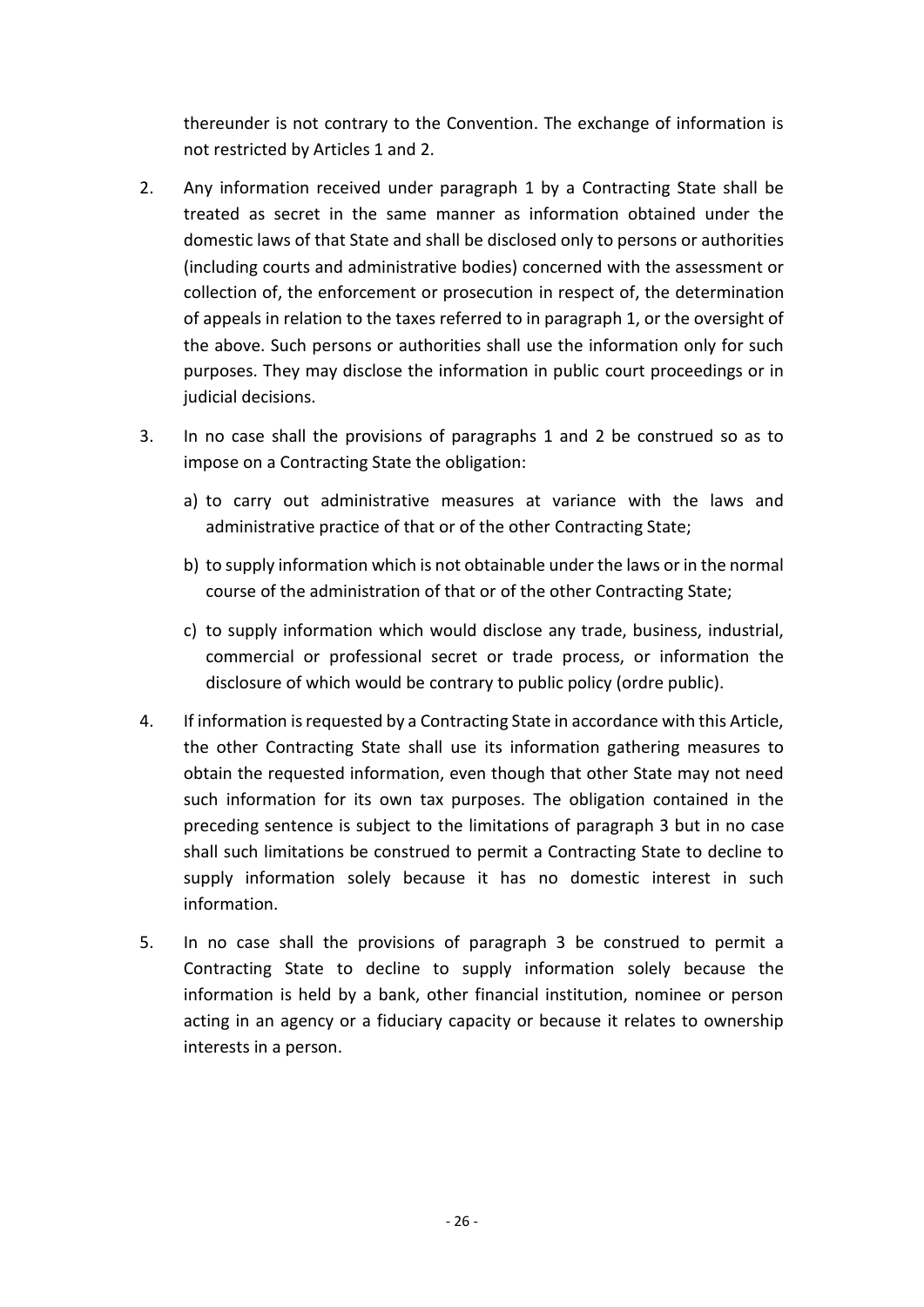### **MEMBERS OF DIPLOMATIC MISSIONS AND CONSULAR POSTS**

Nothing in this Convention shall affect the fiscal privileges of members of diplomatic missions or consular posts under the general rules of international law or under the provisions of special agreements.

*The following paragraph 1 of Article 7 of the MLI applies and supersedes the provisions of this Convention:*

# *ARTICLE 7 OF THE MLI – PREVENTION OF TREATY ABUSE* (*Principal purposes test provision)*

Notwithstanding any provisions of [*the Convention*], a benefit under [*the Convention*] shall not be granted in respect of an item of income or capital if it is reasonable to conclude, having regard to all relevant facts and circumstances, that obtaining that benefit was one of the principal purposes of any arrangement or transaction that resulted directly or indirectly in that benefit, unless it is established that granting that benefit in these circumstances would be in accordance with the object and purpose of the relevant provisions of [*the Convention*].

*The following paragraph 4 of Article 7 of the MLI applies to paragraph 1 of Article 7 of the MLI:*

Where a benefit under [*the Convention*] is denied to a person under [*paragraph 1 of Article 7 of the MLI*], the competent authority of the [*Contracting State*] that would otherwise have granted this benefit shall nevertheless treat that person as being entitled to this benefit, or to different benefits with respect to a specific item of income or capital, if such competent authority, upon request from that person and after consideration of the relevant facts and circumstances, determines that such benefits would have been granted to that person in the absence of the transaction or arrangement referred to in [*paragraph 1 of Article 7 of the MLI*]. The competent authority of the [*Contracting State*] to which a request has been made under this paragraph by a resident of the other [*Contracting State*] shall consult with the competent authority of that other [*Contracting State*] before rejecting the request.

# **Article 29**

### **EXCLUSION OF CERTAIN COMPANIES**

The Convention shall not apply to holding companies within the meaning of special Luxembourg laws (currently the Act of July 31, 1929 and the Grand-Ducal Decree of December 17, 1938) or any other similar law enacted in Luxembourg or Lithuania after the signature of the Convention, nor to companies subjected to similar fiscal laws in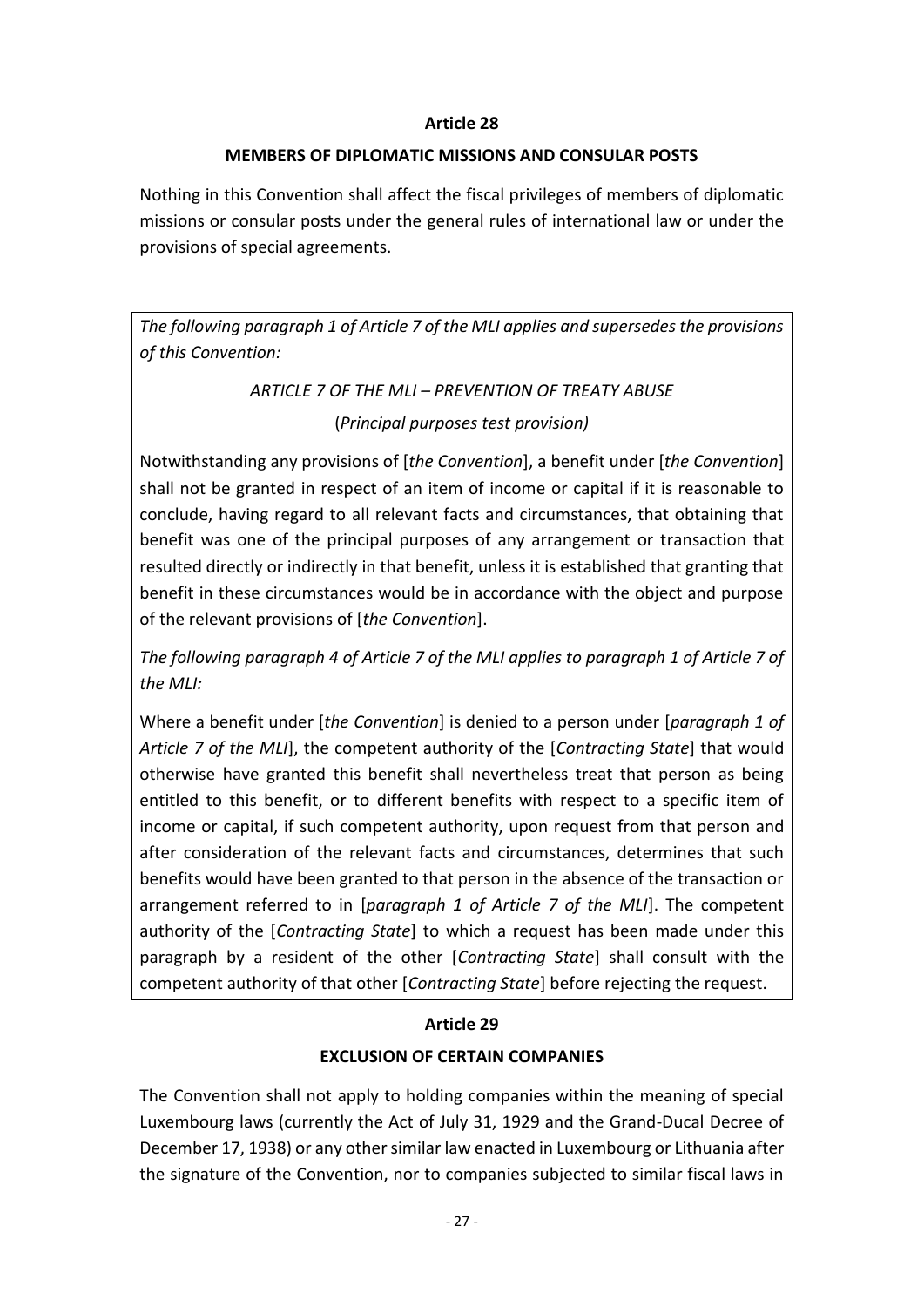Luxembourg or Lithuania. It shall not apply either to income derived by a resident of Lithuania from such holding companies nor to shares or other rights in the capital of such companies owned by such person.

### **Article 30**

## **ENTRY INTO FORCE**

- 1. The Governments of the Contracting States shall notify each other in writing, through diplomatic channels, when the constitutional requirements for the entry into force of this Convention have been complied with.
- 2. The Convention shall enter into force on the date of the later of the notifications referred to in paragraph 1 and its provisions shall have effect in both Contracting States:
	- a) in respect of taxes withheld at source, on income derived on or after the first day of January in the calendar year next following the year in which the Convention enters into force;
	- b) in respect of other taxes on income and taxes on capital, for taxes chargeable for any fiscal year beginning on or after the first day of January in the calendar year next following the year in which the Convention enters into force.

### **Article 31**

# **TERMINATION**

This Convention shall remain in force until terminated by a Contracting State. Either Contracting State may terminate the Convention, through diplomatic channels, by giving written notice of termination at least six months before the end of any calendar year. In such event, the Convention shall cease to have effect in both Contracting States:

- a) in respect of taxes withheld at source, on income derived on or after the first day of January in the calendar year next following the year in which the notice has been given;
- b) in respect of other taxes on income and taxes on capital, for taxes chargeable for any fiscal year beginning on or after the first day of January in the calendar year next following the year in which the notice has been given.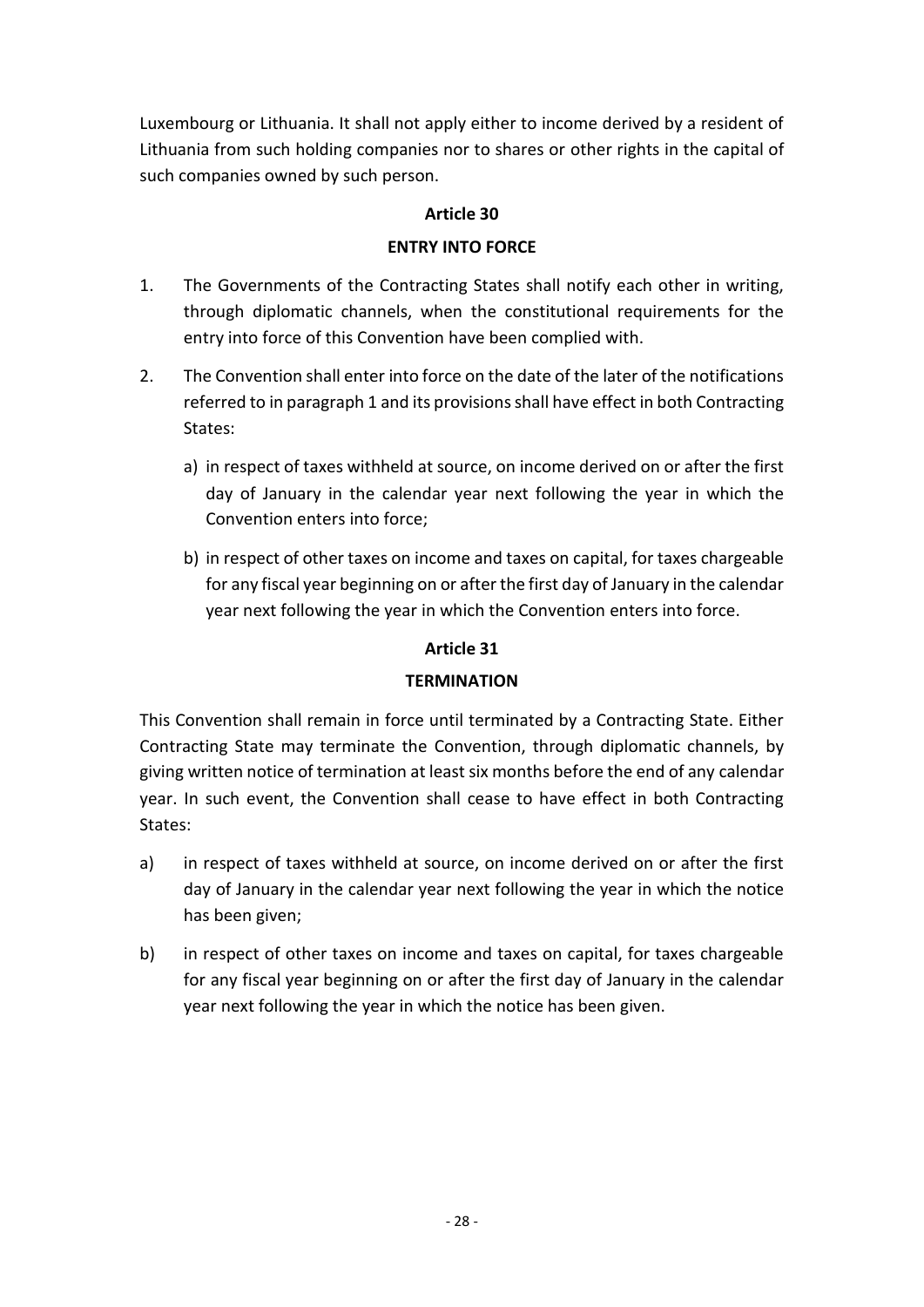#### **Protocol**

At the moment of signing the Convention for the avoidance of double taxation and the prevention of fiscal evasion with respect to taxes on income and on capital, this day concluded between the Government of the Grand Duchy of Luxembourg and the Government of the Republic of Lithuania, the undersigned have agreed that the following provisions shall form an integral part of the Convention.

#### *With reference to Article 12*

If in any Convention for the avoidance of double taxation, or any Amendment to such Convention, signed after the date of signature of this Convention by Lithuania and a third State, which is a member of the Organisation for Economic Co-operation and Development, at the date of signature of this Convention, Lithuania agrees to a definition of royalties which excludes any rights or other property referred to in paragraph 3 or to exempt royalties arising in Lithuania from Lithuanian tax on royalties or to lower the rates of tax than those provided for in paragraph 2, such definition, exemption or lower rates shall automatically apply under this Convention as if they were specified respectively in paragraph 3 or paragraph 2 with effect from the date on which the provisions of that Convention or any Amendment to that Convention, or of this Convention, whichever is the later, become effective.